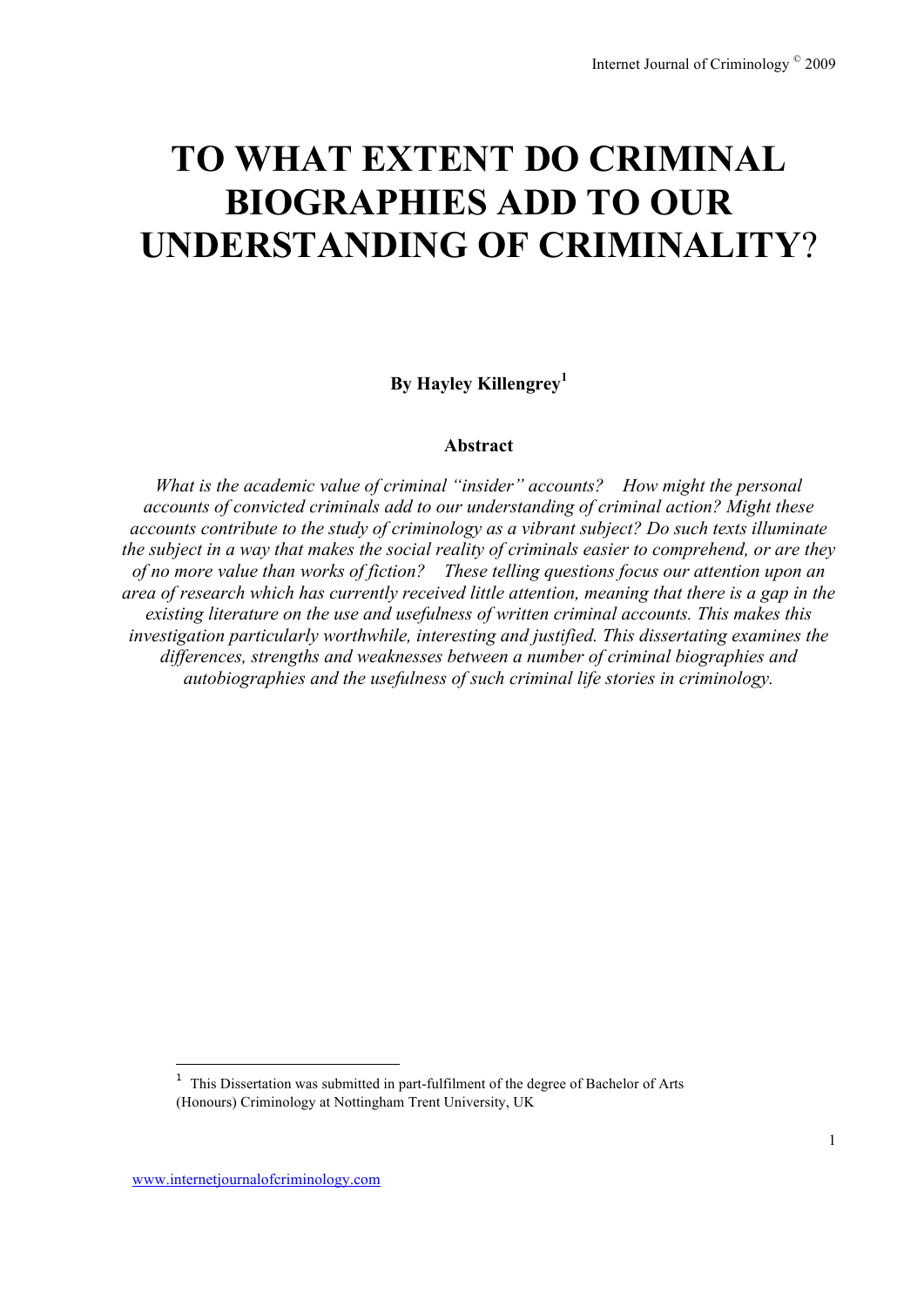#### **Chapter 1: Introduction**

For those who have recently subscribed to criminology as an academic subject, it may come as a surprise to unveil what the course actually entails. To many students interested in crime and criminality, general interests are often acquired through observing crime and criminals as part of a popular culture. Films, television, books and indeed autobiographies all capitalise on real-life criminal pursuits, portraying criminology as an exciting and exhilarating topic. However, while criminology may appear exciting on the surface, it often loses its gloss after realising that much of its work is usually bound by evaluations and statistics. In fact, these intriguing stories told by infamous crooks and villains, which have inspired many to explore criminology further, are rarely used within academic criteria. As Goodey (2000:473) claims, 'criminology, as a social science discipline, has never embraced the idea of research that is based on the study of the individual.'

This paper is interested in looking at why this is so, by critically examining the value of criminal "insider" accounts for academic criminology. By this, it is meant how the personal accounts of convicted criminals may add to our understanding of criminal action but also how these accounts contribute to the study of criminology as a vibrant subject. It is beneficial to explore whether such texts can illuminate the subject in a way that makes the social reality of criminals easier to comprehend or whether such works should be seen as works of fiction. In other words, should students be encouraged to read more of these texts to expand their knowledge of criminality or should they simply be viewed as an unreliable source. This is an area of research which has currently received little attention meaning that there is a gap in the existing literature on the use of written criminal accounts. This makes this investigation particularly worthwhile, interesting and justified.

In order to carry out this investigation, the first part of this dissertation will assess the methodological issues arising from qualitative research. The methods which shall be discussed are ethnography/participant observation, interviewing, discourse and conversation analysis and textual analysis. It is evident that whilst trying to capture social reality through the use of qualitative research methods, researchers are often presented with a number of problems. Taking these into consideration, it is possible to assess whether personal accounts of crime can overcome such problems, and provide the researcher with something that is increasingly denied to social scientists; an authentic voice.

After exploring the problems within the accepted forms of qualitative methods the paper is able to compare the evidence gained from those sources with the weaknesses and advantages likely to be found in criminal biographies. Once this paper has underlined the disadvantages of using other methodological approaches, it shall then identify the advantages of using criminal biographies. This chapter shall assess how influential these accounts have been in shaping our knowledge of criminality. To support this, extracts from selected criminal biographies will be analysed and used to illustrate the discussion. Finally, this paper goes on to highlight the ways in which criminal biographies have contributed towards criminological texts.

Essentially, this paper aims to assess what "lessons" can be learnt from 'criminology's attention to biography' (Goodey, 2000:474).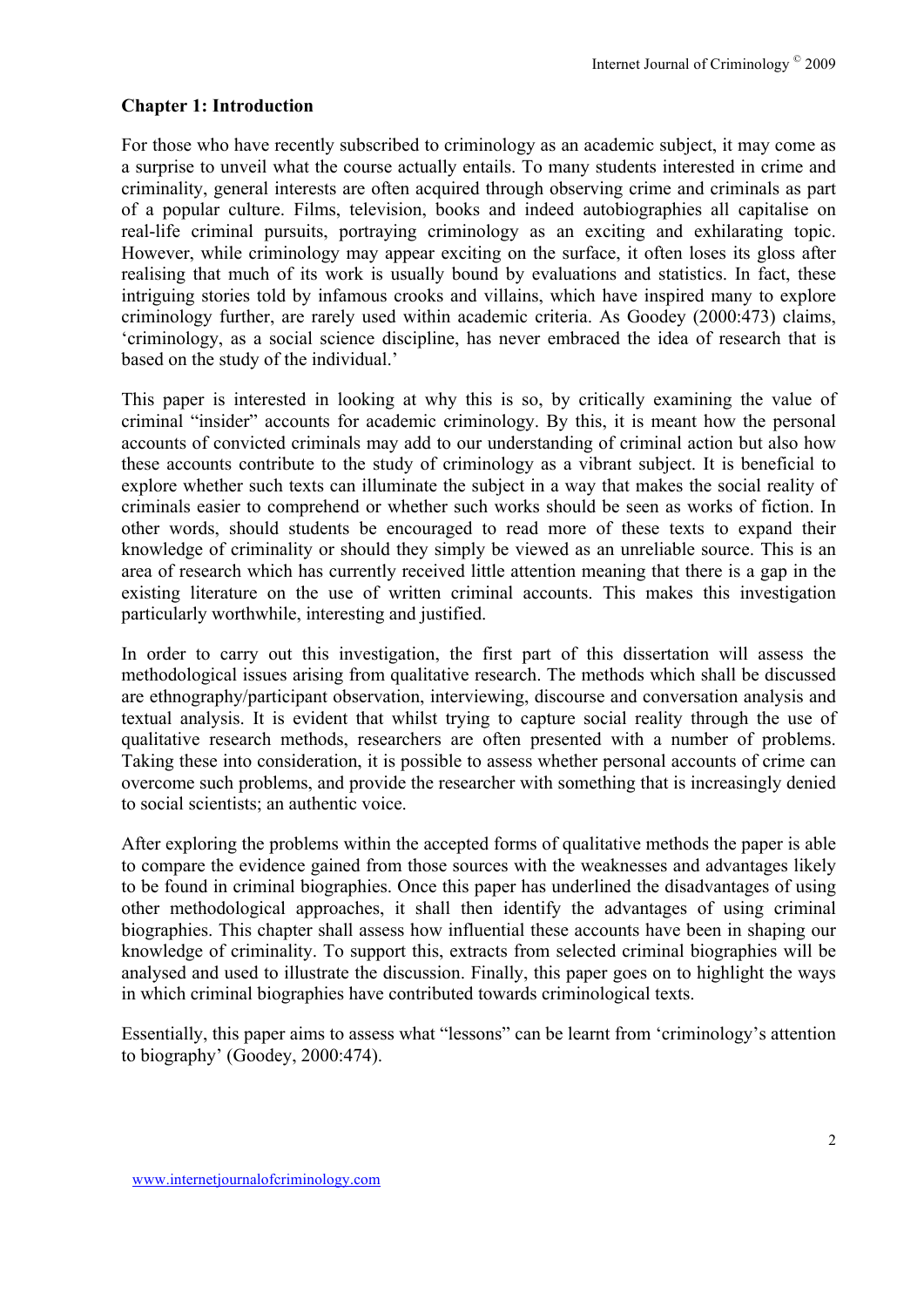#### **Chapter 2: Methodology**

This research was conducted using secondary research as this method was more appropriate for exploring the research question. The unusual research topic meant that rather than building from a textbook outline the study began by following diverse strands, from issues around qualitative research to use of biographies in criminology texts to the autobiographical accounts. Following the citation trails to build up the outline then body of the dissertation was a demanding part of the process. The main sources of information were the library and the internet.

This research is ultimately concerned with assessing different forms of secondary data, as criminal biographies are texts which have already been written.

According to Bryman (2004) there are a variety of advantages available to those who adopt the use of secondary research. These are as follows; firstly it is cost efficient as the library and internet provide a service allowing you to obtain information quickly and cheaply. It can also be less time consuming not having to plan and conduct your own primary research. The fact that it is less time consuming means that the researcher has more time to analyse their data. Also secondary data allows you to examine not only high quality data but also cross-sectional and cross-cultural research which may be impossible to obtain through primary research due to lack of time, access and funding. Studying secondary data can also be more useful than primary research as it can be viewed and analysed from different angles, creating the possibility of discovering new information.

However, there are also a number of disadvantages when using secondary research. As secondary research is research that has been carried out by others it is difficult to control the quality of data. This is important to remember as some secondary research is simply not worth the paper it's written on. Errors and inconsistencies may arise therefore making the research unreliable. Other factors to consider are that the research may not be up to date therefore may not address current issues or suit the needs of the researcher. However, the disadvantages of using secondary data actually form a large part of this dissertation. It is imperfections such as this which this paper considers in order to draw together the importance of criminal accounts.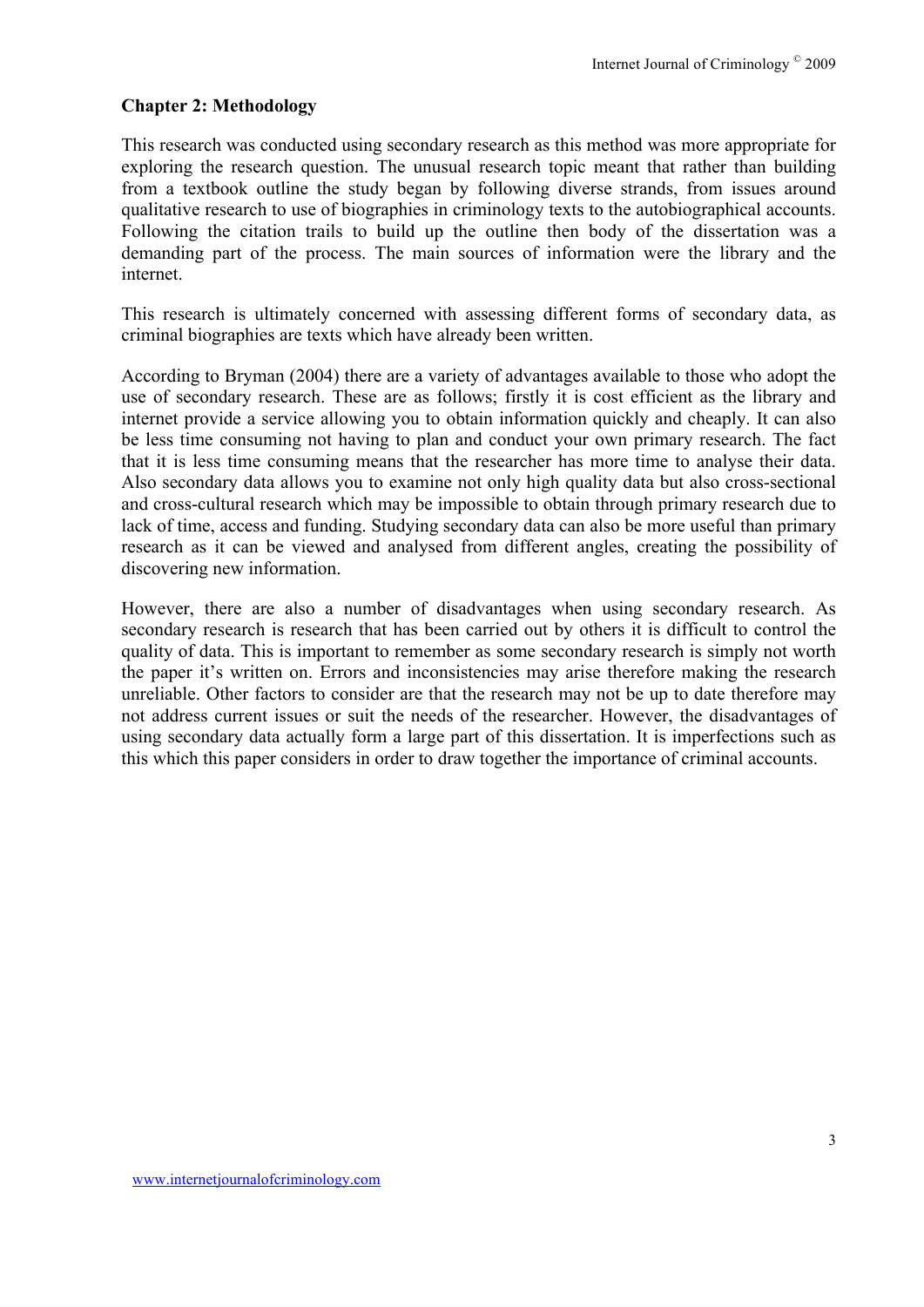### **Chapter 3: Methodological weakness in qualitative research**

One way to assess how useful biographical accounts of criminals are is to identify the areas of methodological weakness. By highlighting the difficulties in different methodological approaches, it is possible to assess whether criminal biographies can be used as a credible alternative. According to Ramos (2007) there are 'a number of research methods available to social scientists and Bryman and Teevan offer insight into the issues behind many of them.' These issues can severely disrupt the validity of the research; therefore it is important for researchers to be aware of them. Below are some examples;

#### **3.1 Ethnography / Participant Observation**

The first qualitative research method which this paper shall address is ethnography. Similar to participant observation, Bryman (2008:693) defines ethnography as

'a research method in which the researcher immerses him – or herself in a social setting for an extended period of time, observing behaviour, listening to what is said in conversations both between others and with the field-worker, and asking questions. However, the term has a more inclusive sense than participant observation, which seems to emphasize the observational component. Also, the term 'an ethnography' is frequently used to refer to the written output of ethnographic research.'

One of the key problems found whilst trying to conduct ethnographic research is how the researcher "immerses" him or herself into the social setting (Bryman, 2008). Researchers often use different approaches to gain access, depending on whether the setting is a relatively open one or a relatively closed one. Open settings/public settings are usually informal in nature and include 'research involving communities, gangs and drug users for example (Bryman, 2008). Whereas closed, non-public settings are likely to include research based on 'organizations of various kinds, such as firms, schools, cults, social movement, and so on' (Bryman, 2008). In order to gain access to such places, the researcher must have permission; however this proves to be quite difficult particularly if the group does not wish to be studied.

When these practical obstacles are considered it starts to become clearer why criminal biographies may be used in research as a credible alternative. Many researchers, particularly students who have little time and funding may find it difficult to carry out an ethnographic study. This is even more so, considering the fact that an ethnographic study into crime and deviance would most likely involve working with criminals. Therefore not only is it hard to gain access to such social groups, but a number of other ethical issues also arise, including the researcher's safety and well-being. In Ditton's (1977) research on "fiddling" in a bakery, his status shifted from a covert role to an overt role after his participants discovered him making field notes in the lavatory. While this did not put Ditton in any direct danger, the consequences could have been quite the opposite if the social setting was of a different orientation. A crack house for example could have lead to some very unpleasant business, which is something Venkatesh (2008) is quite familiar with. During his research into gang-culture he was held hostage by a gang, therefore is one of the very few who can relate to such dangers. This is seen in his book *Gang Leader for a Day* (2008)*.* While Venkatesh's research provides a useful insight into the criminal underworld, there is a general lack in the use of participant observation on accounts of criminal action. This could be because most researchers are reluctant to enter such a dangerous world. Berg (2007:138) states that many 'field investigators have encountered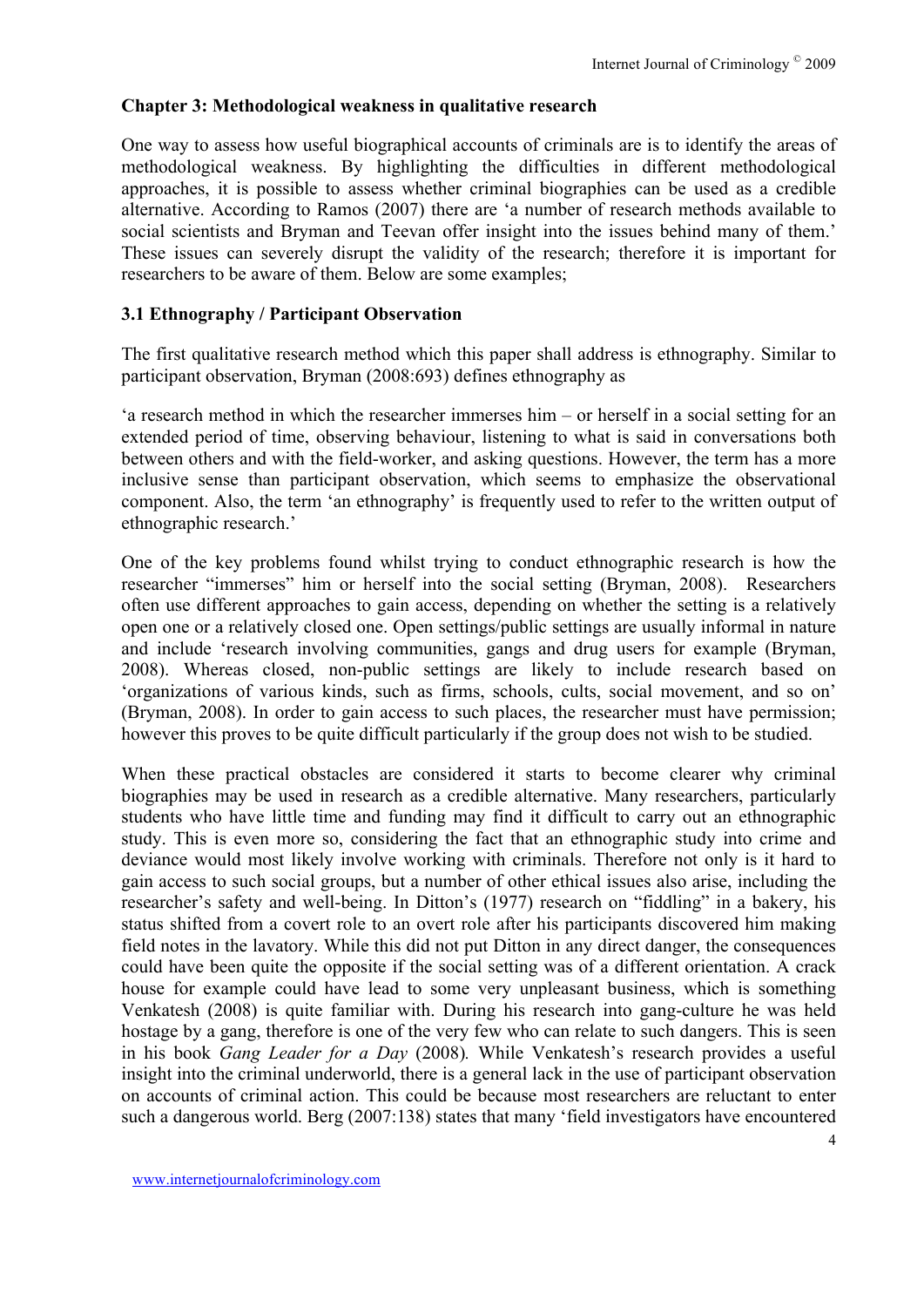illness, personal injury, and even death during the course of ethnographic research.' Whyte's (1955) study of *Street Corner Society* is but another example highlighting the dangers of ethnographic research. Whyte (1955, cited in Seale, 2004:218) states that after asking to join a particular social group:

'There was a moment of silence while the main stared at me. He then offered to throw me downstairs. I assured him that this would not be necessary and demonstrated as much by walking right out of there without any assistance'.

Unlike ethnography, personal accounts of criminals are readily available for researchers to use and can colourfully illustrate first hand criminal action without endangering the researcher. They describe what it was like to live in certain socially deprived areas along with the social context of the time. Therefore, not only are these texts easy to access, but they can also be used as important social documents to describe the environment of different areas during different time periods.

While gaining entry into a research locale 'can be fraught with difficulties' (Berg, 2007:184), it is not impossible, and when done successfully can produce high quality and representative research. Researchers often overcome the problem of access by adopting a covert role or using gatekeepers. By adopting a covert role, the researcher is in fact undercover and attempts to merge into the study group as an absolute insider. Merton (1972, cited in Hodkinson, 2005:132) believes that the idea of researchers acting as absolute insiders or outsiders is 'based upon "deceptively simple" notions of identity and status'. However, gaining insider status into certain social groups is extremely problematic, particularly when studying certain criminal subcultures. These groups are 'united by strongly held attachments towards relatively distinct sets of tastes, values or activities. Furthermore, it would seem that the participants of such groups continue actively to differentiate themselves from those deemed not to share the characteristics or perspectives so important to them' (Hodkinson, 2005). Therefore, the researcher must be able to identify his or herself with the group, for example joining in fully with group activities, wearing the same clothes, speaking the same language, carrying knowledge on similar music and so on. A researcher wishing to study a group that he or she has no relevant social ties to may find this extremely difficult.

Upon studying football hooliganism in Sheffield, Armstrong (1993, cited in Hodkinson, 2005:137) revealed that 'his local working-class background, his long-term status as a committed Sheffield United fan and previous interactions with hooligans were of crucial importance to socialising effectively in the field'. Hodkinson (2002, cited in Hodkinson, 2005:135) in his study of the Goth scene revealed that 'there were few social rewards for those who displayed partial or temporary involvement and significant encouragement for the display of commitment to a relatively consistent and distinctive range of norms and values.' However, ethnographers who are viewed to be "trying too hard" equally face problems. It is argued that 'those who merely "adopt" an unconventional appearance without possessing the necessary "inner" qualities are regarded... as "plastic", "not real"... a subcultural "Other" against which the interviewees authenticate themselves' (Muggleton, 2000:90). By drawing on the above information it would appear that Becker (1963:168) was correct in stating that:

'It is not easy to study deviants. Because they are regarded as outsiders by the rest of society, and because they themselves tend to regard the rest of society as outsiders, the student who would discover the facts about deviance has a substantial barrier before he will be allowed to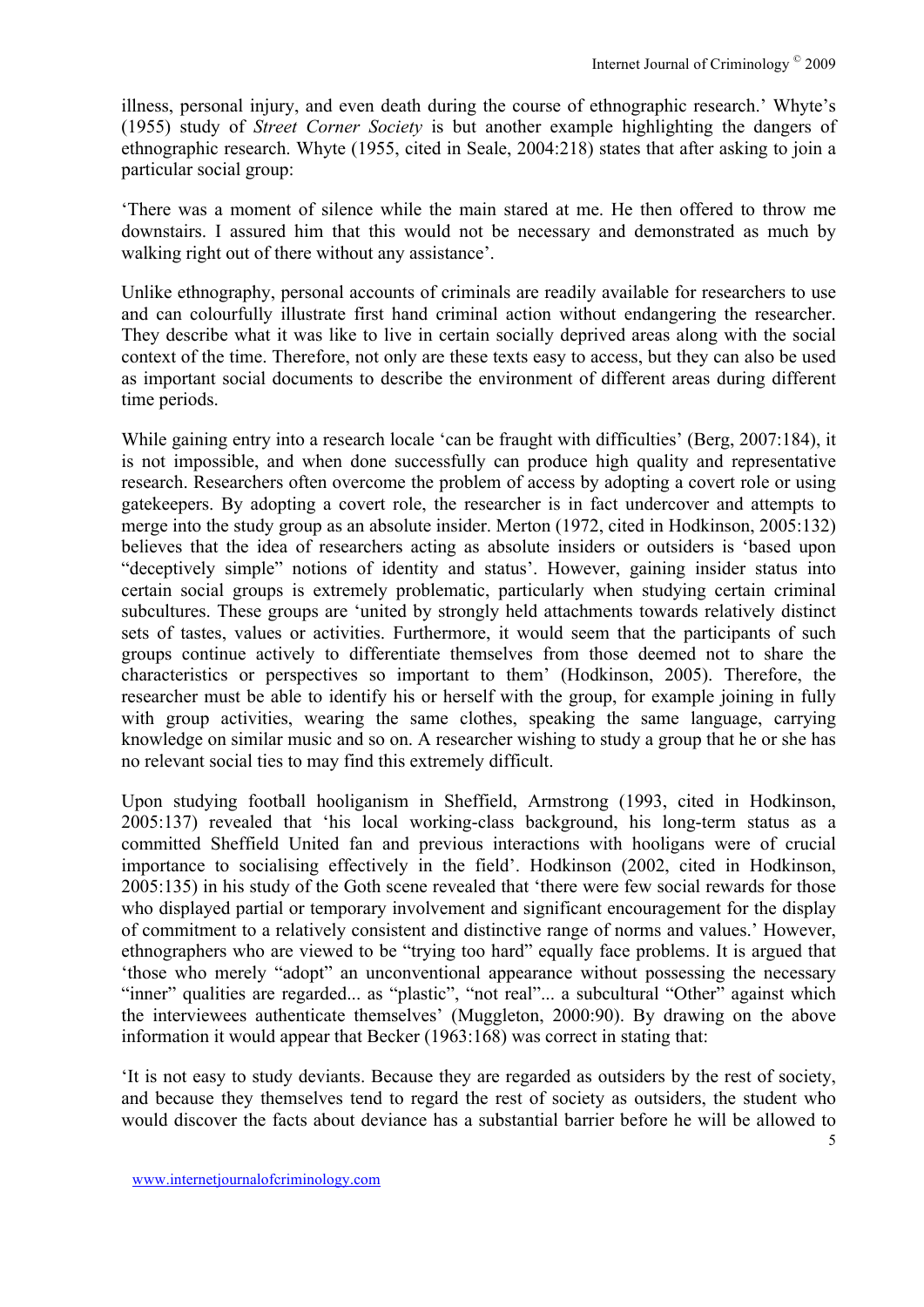see the things he needs to see.'

However, gaining access is not the only problem with this research method. In the early developments of field research Roethlisberger and Dickson (1939, cited in Berg, 2007:186) identified form of reactivity known as the *Hawthorne effect.* Briefly, the *Hawthorne effect* suggests that 'when subjects know they are in a research study, they will alter their usual (routine) behaviour.' (Berg, 2007:186) Unless the researcher adopts a covert role, ethnographic research can be particularly prone to reactivity. This causes the researcher to misinterpret events and affects the validity of the study, as 'reactivity is deemed to result in untypical behaviour' (Bryman & Bell, 2007:731). Hodkinson (2005:141) continues by stating that when a researcher adopts an overt status, he or she may find it difficult to fully 'access and understand the values, meanings and worldviews of those they study. No amount of qualitative interviews or temporary involvement' it is argued, 'can compete with the privileged view possessed by genuine insiders'.

It interesting to question whether criminal biographies can avoid problems such as reactivity and present researchers with something that is increasingly denied to social scientists, an authentic voice. This area shall be further examined in the following chapters.

Additionally, ethnographic researchers must protect the identity of their participants; 'care should be taken to ensure that none of the information collected would embarrass or harm them. If confidentiality cannot be maintained, participants must be so informed and given the opportunity to withdraw from the study' (Wallen et al, 2001:478). This can cause major disruption in the research, affecting its credibility and usually bringing the study to a halt. This wastes not only the researcher's time but also their resources.

Further difficulties found with ethnographic research are the fears of researchers "going native". This term is used to describe the situation whereby researchers lose their sense of being a researcher and 'become wrapped up in the world view of the people they are studying' (Bryman, 2004:302). This can easily happen in ethnographic research, as over time researchers can often form close relationships with their participants. This blurs the focus of the study making it extremely difficult to gather accurate, unbiased information.

Moreover, Allport (1947:144) concludes that ethnography and participant observation are

'inferior to the personal document when it comes to the important region of subjective meaning: experience of love, beauty, religious faith; of pain, ambition, fear, jealousy, frustration; plans, remembrances, fantasies, and friendships.'

## **3.2 Interviews**

Other qualitative research methods include interviewing which Denzin (1998:353) describes as 'the favourite methodological tool of the qualitative researcher.' Interviews can be sorted into three differentiating styles, these are; structured interviews, semi-structured interviews and unstructured interviews. The first of these refers to 'a research interview in which all respondents are asked exactly the same questions in the same order with the aid of a formal interview schedule' (Bryman, 2008). Alternatively researchers may carry out a semi-structured interview which 'typically refers to a context in which the interviewer has a series of questions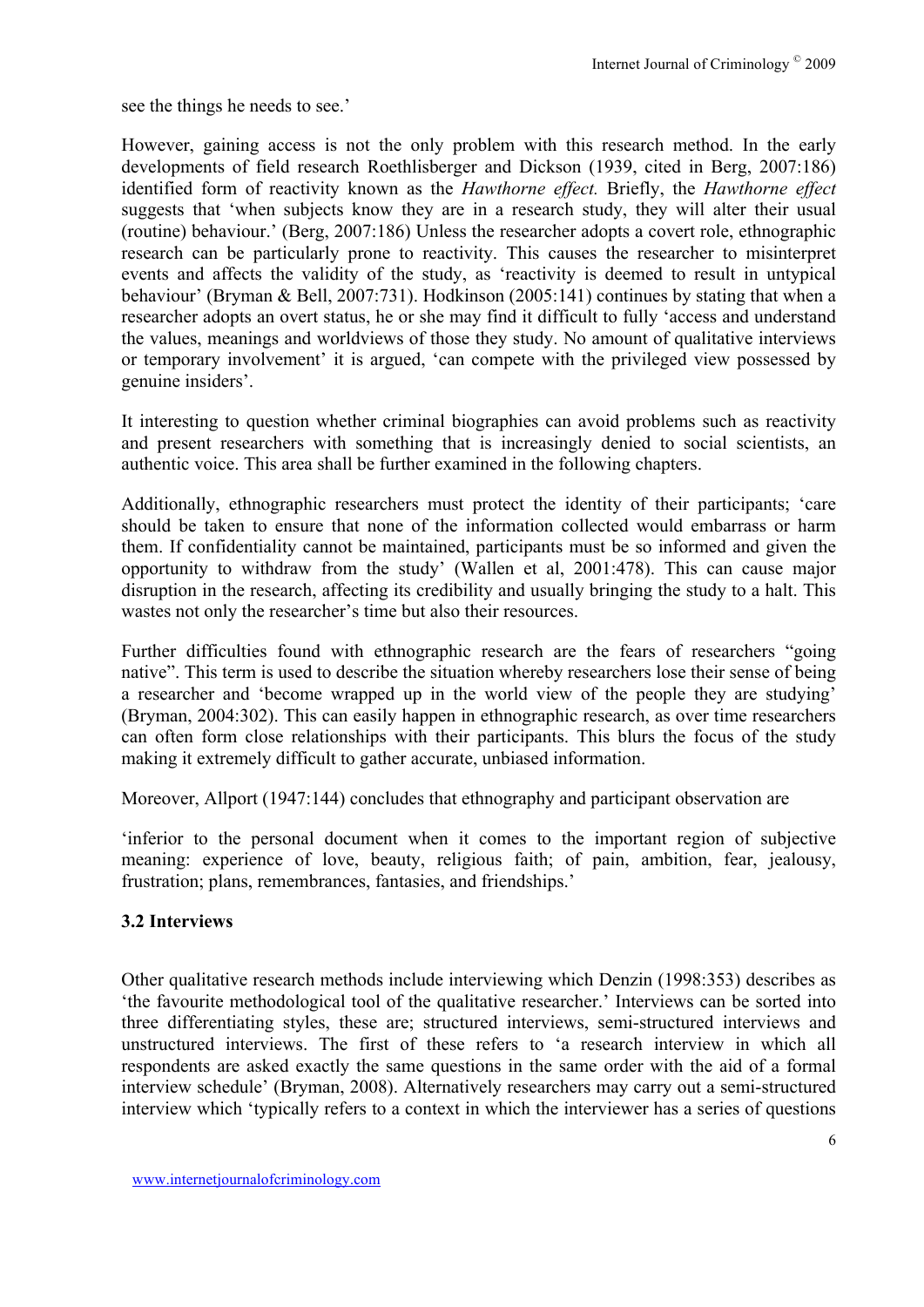that are in the general form of an interview guide but is able to vary the sequence of questions' (Bryman, 2008). Lastly researchers may adopt the use of an unstructured interview which is generally the most favoured 'approach in exploratory and qualitative research" (Konicki Di Iorio, 2005:19). The interviewer usually 'has only a list of topics or issues' that they wish to cover, which they do so using a very informal approach. (Bryman, 2008) This style of interviewing 'permits the person being interviewed to tell their stories at their own pace, in their own ways, and within their own time frames' (Gubrium et al, 2001: 324). This is interesting to note, as biographical writings are quite similar in nature whereby the subject is able to share with the reader their experiences at their own pace and unravel their stories how and which they choose.

However, despite which interviewing style the researcher adopts, each method may encounter the problem of researcher bias. Bias affects a number of research methods and techniques and 'presents a real threat to the validity of interviews' (Powell, 1997:112). Researcher bias in particular makes it difficult for the researcher to 'see the truth in the data, owing to preconceived notions.' (Roberts & Greene, 2002). This is worrying as it 'limits data analysis and interpretation' (Belk, 2006:322). Researcher bias is also present among participant observation and ethnographic research studies. As both methods are 'highly dependent on the researcher's observations' and usually have no numerical data to support this, therefore there is often no way to check the validity of the researcher's conclusions. As a result 'observer bias is almost impossible to eliminate' (Wallen et al, 2001:476). While criminal accounts of crime also present information given by a single perspective, many are supported by other criminal accounts whose writings are based around similar time periods. It is evident in the following chapters that criminals, who were active at the same time or perhaps in prison together, compliment and support each other in their biographies. This further increases the credibility of such texts.

Similar to ethnographic research, interviewing may also be subjected to reactivity. Bryman (2008) defines reactivity as 'a term used to describe the response of research participants to the fact that they know they are being studied.' An example of reactivity within interviews can be seen when the person being studied wishes to conform to the norm. During interviews 'people quite often want to convince the researcher they do what would be normally expected of people "like them". They either conform to a social norm, or sometimes, just the opposite, they want to appear deviant' (Williams, 2003:117). This again damages the validity of the research, as the researcher's findings do not reflect a true representation.

While asking questions is an important part of the interview process, the way a question is asked is a key concern. Evidence suggests that it is actually a harder task than many appreciate since 'the spoken or written word has always a residue of ambiguity, no matter how carefully we word the questions and report or code the answers' (Denzin & Lincoln, 1998:47). Williams (2003:117) claims that good researchers 'try to avoid leading questions, but it is possible to create opinions where none previously existed by asking questions. This can have important ethical implications, for example, to ask people about their fear of crime in a relatively crime free area can instil a fear of crime.' Therefore it is important for the interviewer to be selective in the way the interview is conducted. Bryman (2008) claims that it is 'easy to make some fundamental mistakes' whilst interviewing. Roulston et al (2003:659) contribute by revealing:

'An American study of postgraduates' experiences of a lengthy interview training course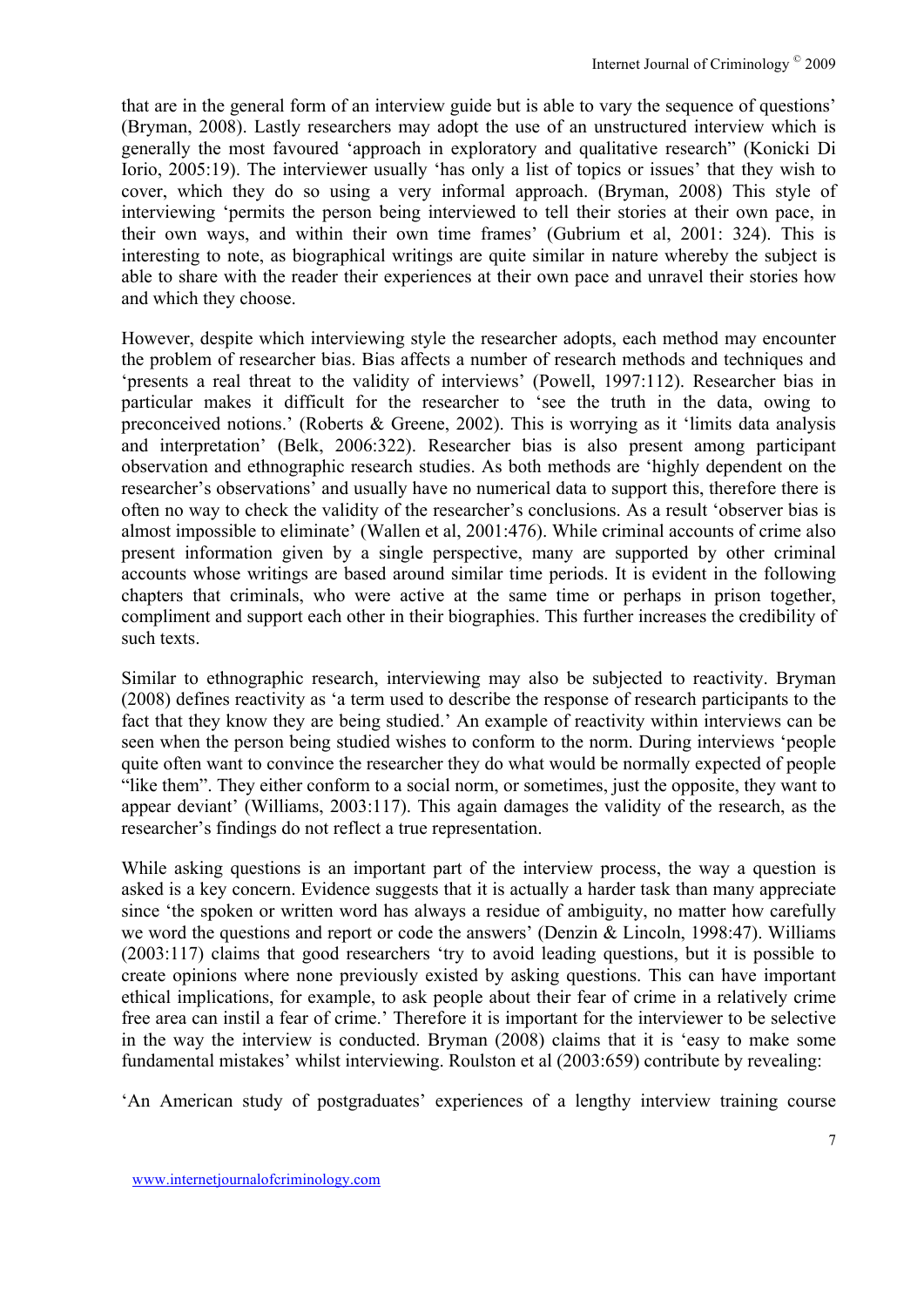showed that novice interviewers were easily thrown out by a number of events or experiences in the course of the interview'.

These problems included dealing with sensitive issues, handling unexpected behaviour and reactions by interviewees, managing personal bias and expectations and maintaining focus and concentration while asking questions. Therefore whilst trying to capture social reality through the use of interviews, it must be remembered that things may not always go according to plan. Foster (1990:2) adds that structured interviewing, questionnaires and survey research are not designed to 'establish links between attitudes and behaviour or the cultural context in which these are expressed.'

While qualitative research methods aim to understand the meaning that unpins complex behaviours, in order to do this there must be a certain level of trust between the researcher and his or her participants. Trustworthiness is 'made up of four criteria' which are 'credibility', 'transferability' 'dependability' and 'confirmability' (Bryman & Bell, 2007:411). Without this trust, participants may feel dubious about revealing personal details.

Although interviews face a number of issues which can affect the validity of the research, it can be argued that most of these issues can be overcome if the participant's identity is kept anonymous. Many people feel uncomfortable about sharing personal details with the world, which is exactly what a published biography does. Seale (1999:11) claims that 'people may find it easier to reveal secrets to strangers', particularly secrets which they may not be particularly proud of. However, the very fact that most people are reluctant to reveal their personal details should encourage researchers to make use of those who are willing. For example, those who come forward and share their experiences through published biographies.

### **3.3 Criminal biographies**

Notwithstanding the difficulties apparent in the above qualitative research methods, overall, biographical accounts of criminals continue to be less relied upon than other research sources. This is despite the fact that many of these texts offer a significant and valued contribution to the study of social research. Highlighted in this chapter are a number of disadvantages researchers have identified in using personal documents for research. These disadvantages may explain why most social researchers remain ambivalent towards biography (Smith, 1994, cited in Goodey, 2000: 476).

While biographies can provide a useful insight into social reality, it must be remembered that all must be approached with caution. One of the main criticisms of autobiographical accounts is that they are a product of memory. Harre (1993, cited in McNeil & Chapman, 2005:152) notes that memory is 'constructed from the past which must be revived before it can be described'. Furthermore, the fact that most criminal biographies rely solely on the individual's ability to recollect past events leads many to question how reliable these accounts are. For example, Boyle (1977) writes about memories of his father reaching up 'to a shelf in the small lobby to get a parcel'. He continues to inform the reader that 'somehow a vague recollection connects this parcel to a gun', highlighting a level of uncertainty in his tale. Therefore when using biography, it is important to recognize 'the impact and constraints of temporality and memory on people's accounts of their lives, alongside the realization that representations of reality and reality itself cannot always be prised apart' (Goodey, 2000:482).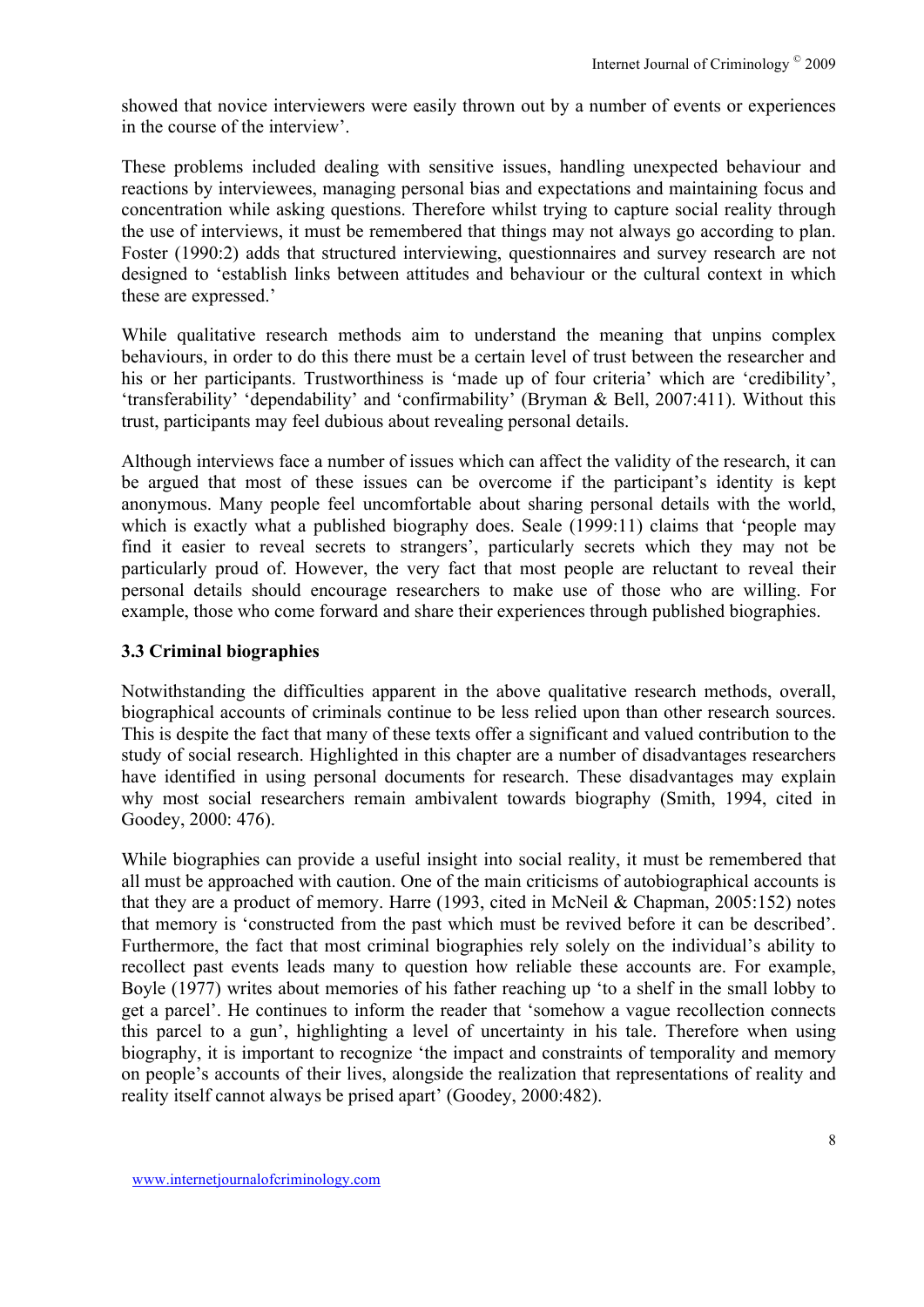Allport (1942:79) continues that 'the problem of early life is always a stumbling block in autobiographical writing. Reminiscence does not extend back to infancy, while according to prevailing theories, this formative period is of vital significance in slanting the personality.' However, to contend these criticisms, it need not matter if personality is slanted one way or another or if it is genetically pre-programmed, as most criminologists recognise that determining criminality cannot be reduced to any one factor. Given the same slanting in different social contexts, context generally adds a vital ingredient. Therefore, it is irrelevant that 'reminiscence does not extend back to infancy', as the age at which one first recalls is of little importance. It is what is remembered that is most interesting, and the most significant moments in our lives are usually highlighted in our memory. These are turning point moments that induce change upon our lives and are often remembered as being 'creative, transformative, rebellious, momentous and so on' (Jarvis, 2006: 120). Denzin (1989, cited in Erben, 1998:151) refers to these moments as "epiphanies" which 'leave marks on people's lives'. He believes that recognizing these epiphanies is essential in understanding "criminal" lives. Ultimately, it is argued that life stories offer the most thorough approach to identifying epiphanies as they enable one to understand 'the direction individual lives take with respect to crime and victimisation' (Goodey, 2000:474).

Schwartz (1999, cited in Denzin & Lincoln, 2003:80) looks at how we remember the these "epiphanies" and concludes that 'biographical memory... is better understood as a social process and that as we look back, we find ourselves remembering our lives in terms of our experience with others.'

Another major criticism of criminal autobiographies, as noted by Shipman (1997:49) is that autobiographical writing tends to be "self-justifying" and is therefore unreliable. It is evident that among the array of criminal autobiographies which stack society's true crime shelves, a number of criminals tend to glamorise and garnish their stories in order to enhance their appeal to the public audience. This is not to suggest that their accounts are false, however, that they are possibly exaggerated versions of the truth in order to secure the sales of their book. Gomm (2004, cited in McNeil & Chapman, 2005:153) notes that biographies are "'simply 'stories'" that people tell about their experience aimed at convincing their audience that they are 'likeable' and 'trustworthy'. However, in order to identify these texts it is important to identify what the author's purpose was for writing his or her biography.

Boyle (1977:2) describes his book *A Sense of Freedom*, as 'a genuine attempt to warn young people that there is nothing glamorous about getting involved in crime and violence' (Boyle, 1977). Boyle also pledged to donate the proceeds of the book to a Trust Fund to help 'kids in the socially deprived areas in the West of Scotland' (Boyle, 1977:2). To add to this, Boyle (1977) does not glamorize his story, he "tells it how it is", meaning that his account is a highly educational piece of text. It can be argued that texts such as these are most useful, whereby the author gives back more than he receives.

An example of the self-indulgency Shipman (1977) sees as a flaw in autobiographies is the type of glorification of self found in Dave Courtney's accounts. Courtney has produced a number of books about his life such as *Raving Lunacy* (2000) and *Stop the Ride I want to get off* (2001). However, while these books provide some insight into the criminal underworld, both seem to overemphasize and exaggerate certain events. Unlike Boyle's, Courtney's books are written in a completely different style. It would appear that Courtney's books aim to entertain rather than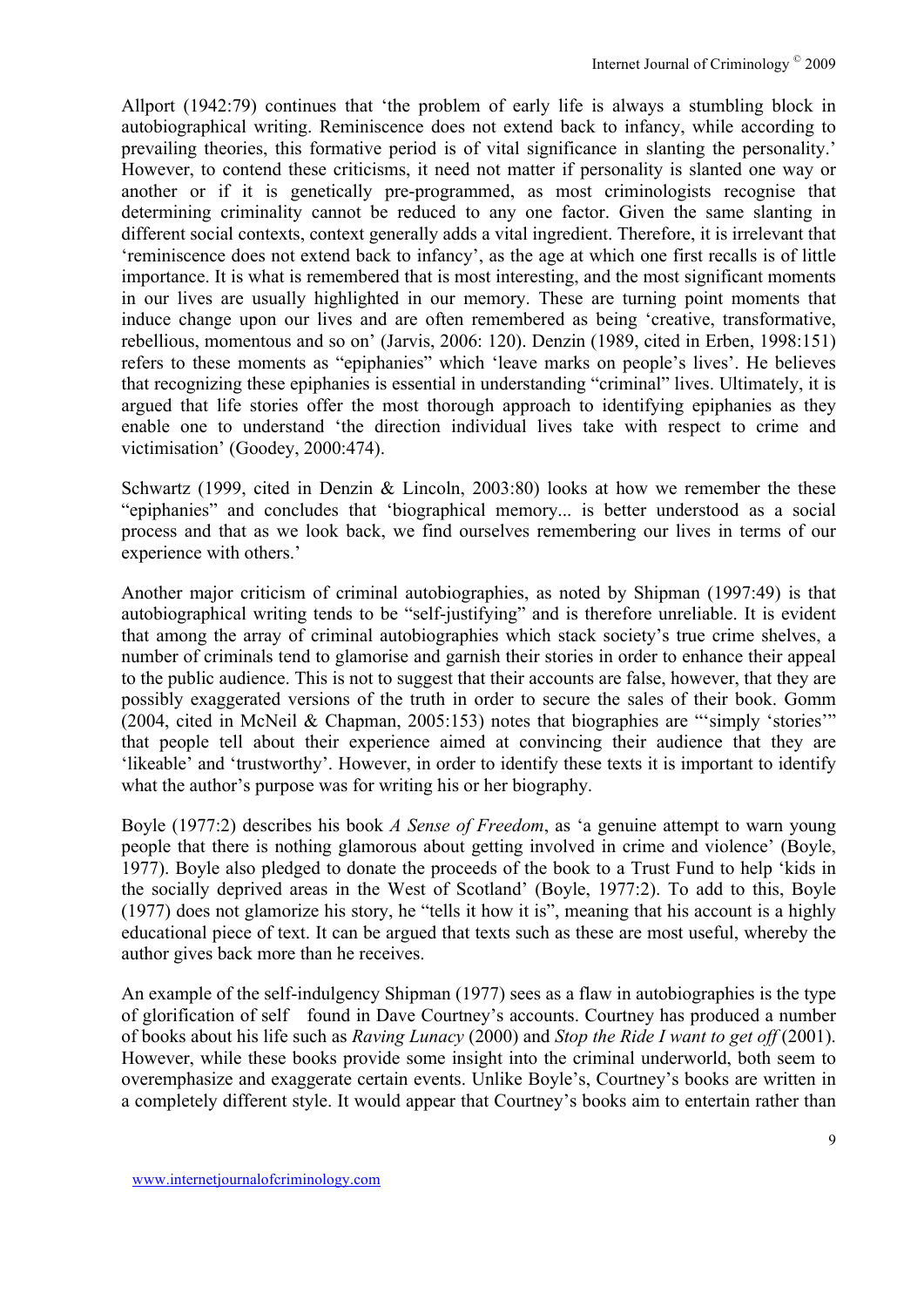educate the reader, as they are concerned with portraying Courtney as a fun-loving "diamond geezer" who is both loved and feared. This is emphasized by the fact that Courtney discloses his criminal career in a particularly humorous way, presenting him as a somewhat "icon" or "hero". It can be argued that Courtney has used his autobiographies as a publicity stunt, to boost his profile and increase his reputation, not to mention making a considerable profit. However, it is unfair to tarnish all autobiographies with the same brush, as Boyle (1977) suggests rightly it is nothing to do with a 'popularity contest'.

While many ex-prisoners may be tempted to sugar-coat their accounts, it can be argued that the temptation for criminals to over claim or exaggerate their accounts is minimised at the thought of being ridiculed by fellow companions or convicts. It is important to note that being imprisoned for a lengthy period of time results in criminals making friends or acquaintances with other criminals. These associates will often bear witness to certain events and can therefore support each other's stories and vouch that each other are telling the truth. In a number of texts, it is not uncommon for criminals to refer to other well-known criminals who they encountered in their time. For an ex-prisoner to produce a dishonest autobiography, it would likely award him a bad reputation and lose him a lot of respect. With respect and reputation, arguably being two of the most valuable necessities a prisoner aims to achieve whilst inside, it is questionable if one would forfeit such attainments. Delvin et al (1999: vii) support this view in their book *Going Straight*, stating that 'the respect which they have earned from others are among the things which the ex- offenders have come to value.'

Foster (1990:1) is both for and against the use of criminal accounts. She argues that while there have been several accounts written by professional criminals which 'offer insights into the more serious end of the offending spectrum', there are few personal accounts of the common petty offender. Despite the fact that 'most crime is petty in nature' (Clarke et al, 1994:118). This suggests that biographies only deal with the most serious and violent offenders and fail to address minor day to day criminals. This can clearly affect ones knowledge and understanding of criminality, as it must be remembered that criminals vary in the frequency and severity of their crimes. Not all criminals commit murders, use violence or try to escape from prison, despite however many biographies wish to capture these compelling tales.

Additionally, there are fewer autobiographies published by women. This therefore extends the readers knowledge as far as male criminality, yet fails to include a great detail on criminal women. While this limits to use of criminal autobiographies, this is perhaps only a minor downfall considering the fact that 'crime does seem to be a male preserve' (Macionis et al, 2008:571).

Further criticisms of autobiographical writing claim that these texts only concentrate on "conflict"*,* with what Krueger (1925, cited in Allport, 1942:78) has called the 'personality-making' situations in life. It is argued that periods of happiness or peace are often overlooked as 'writers seem driven to elaborate on the conditions that have wrecked their hopes and deprived them of satisfactions. Of lasting happiness, conditions of good health, high morale, and pleasant routine, they have little to say' (Allport, 1942:78). However, many criminals may actually view their lives as a chain of missed opportunities; therefore if a researcher wishes to understand criminal life through a criminal perspective, this is exactly what they receive.

On the other hand, although many criminal accounts primarily focus on "conflict", it is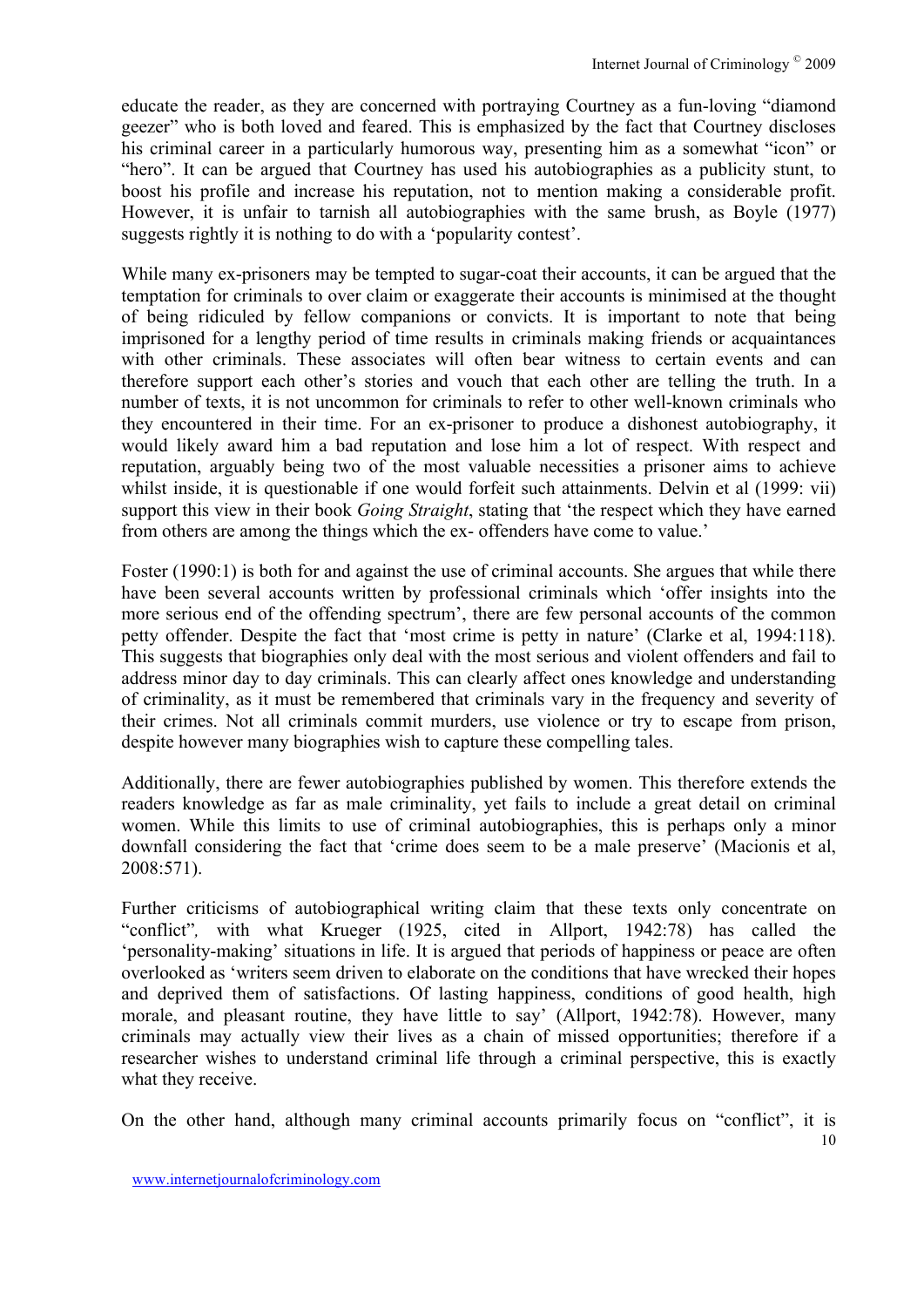important to consider how their outlook on life changes from beginning to end. For example, Boyle (1977) explains that his book is written 'in a manner that expresses all the hatred and rage that' he felt at the time and describes writing his book as 'a difficult and very painful experience.' However, the book is ultimately a story of survival and rehabilitation, whereby Boyle does not give up hope and allows his experience to help others in similar situations. Perhaps when one looks at the bigger picture they will recognise that it is not all about "conflict".

To contend Shipman's (1997) criticisms, that autobiographies are simply 'self-indulgent', Allport (1942:131) states even those accounts which present themselves as egotistical "heroes" can be of use. He states that:

'A person is a self-regarding focus of value. What we want to know is what life does look like from this focus of value. Every self regards itself as sacred, and a document produced from precisely this point of view is exactly what we desire.'

Further criticisms have been noted by Gruhle (1928, cited in Allport, 1942:126) who has argued that first-person documents only reveal information on those who are talented in writing. Allport (1942:126) continues and states that delinquents can only offer personal accounts 'if they are literate and inclined to express themselves in the written word.' This highlights the fact that criminal "insider" accounts are not representative of the entire criminal nation.

An interesting thought is how metaphors are used within research in order to increase ones understanding of events. Berg (2007:213) discusses how ethnographic researchers may use metaphors to effectively analyse the social world. He states that:

'Metaphors provide an avenue to see important elements of social support, interaction, networking, relationships, and a variety of other socially significant factors, and allow the researcher to represent action when theorizing about various explanations or relationships.'

This is interesting to note as autobiographies commonly favour the use of metaphors whilst describing their experiences. McVicar (1974) describes an incident of behaviour where he and his fellow prisoners 'were all scampering around like mischievous chimps on the forest's canopy. Destroying prison property.'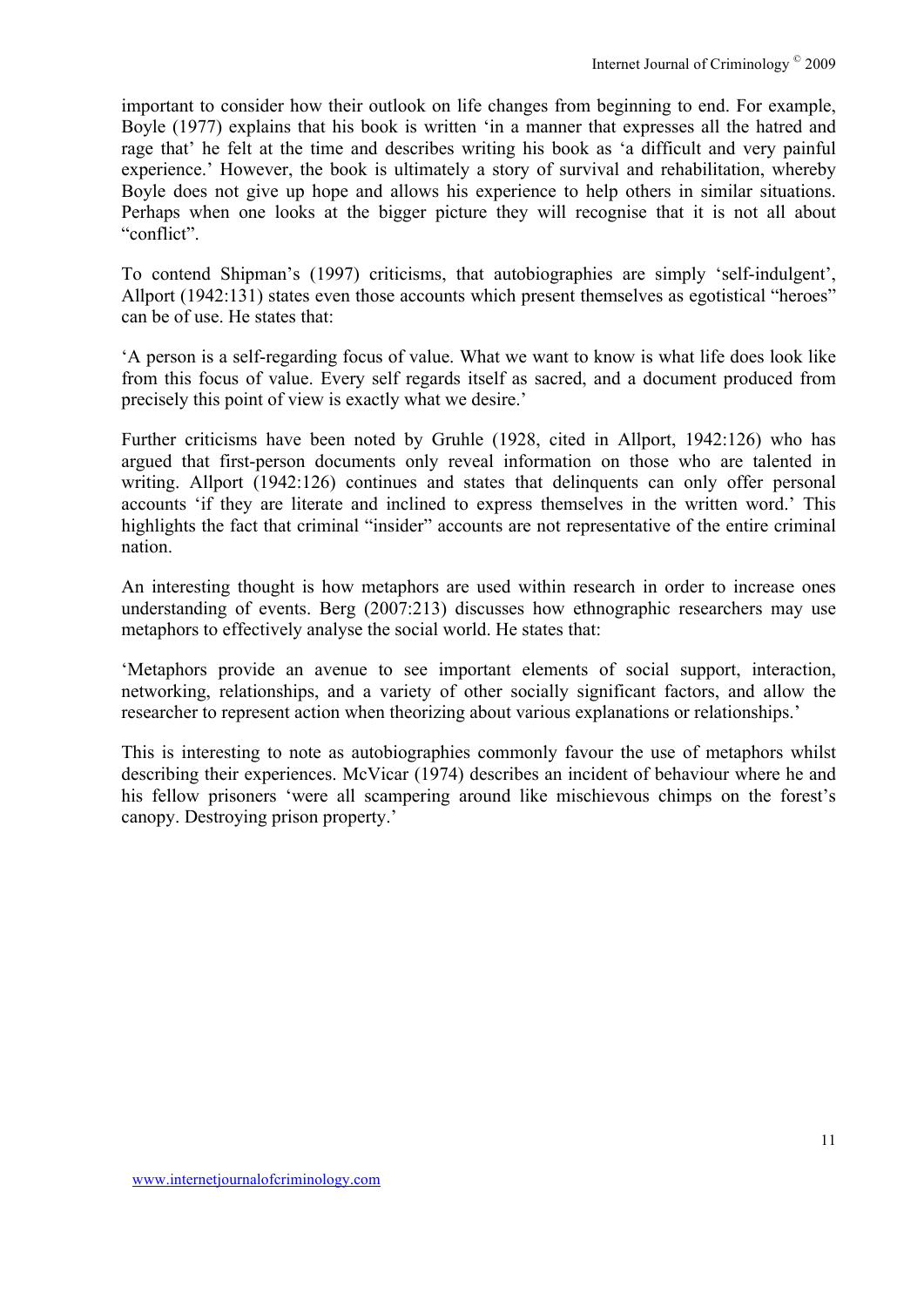#### **Chapter 4: The place of biography in academic criminology**

The use of biography, life stories and the case study have long been associated with the 'Chicago School Sociologists of the 1920's/1930s who designed their studies within the theoretical framework of symbolic interactionism and focused on a specific set of social processes; namely, those implicating deviancy' (Goodey, 2000:494). In fact, it was Blumer (1939) who coined the term "symbolic interactionism" as he believed human behaviour is both unpredictable and indeterminate. Therefore, he argued, in order to study "the individual", one must adopt a humanistic approach and view the world 'through the eyes of the actor' (Blumer, 1939). This is significant to note as the Chicago School has had a major influence on academic criminology. This, accompanied by 'the growing importance of qualitative and feminist work stressing the need for detailed and reflexive research in the discipline' suggests that both biography and interactionism 'enjoy a healthy place in contemporary criminology' (Goodey: 2000:476).

Despite this, the government have been increasingly less supportive towards criminal biographies. Understandably, from a victim's perspective, it seems unjust to allow criminals to profit from publishing biographies of crime. Therefore, the government has attempted to discourage this through a number of actions. In 2006, the 'Scottish Executive published a consultation paper on proposals for a new measure to prevent convicted criminals profiting from published accounts of their crimes' (The Scottish Government, 2009). Both the Home Office and Northern Ireland Office contributed towards this proposal, however this has yet to be accepted. It is revealed that:

'There is currently no effective mechanism where profits that convicted criminals receive through publications about their crimes can be seized. This is because the current law does not consider writing about a crime to be unlawful conduct and so any profit resulting from a publication about a crime is not unlawfully obtained' (The Scottish Government, 2009).

Whilst this may seem unfair to victims, the following chapters highlight how useful these accounts can be in terms of learning and developing an understanding towards crime. As this paper continues, it can be argued that criminals should in fact be encouraged to produce personal accounts as these texts can be extremely enlightening and helpful in addressing the causes of crime.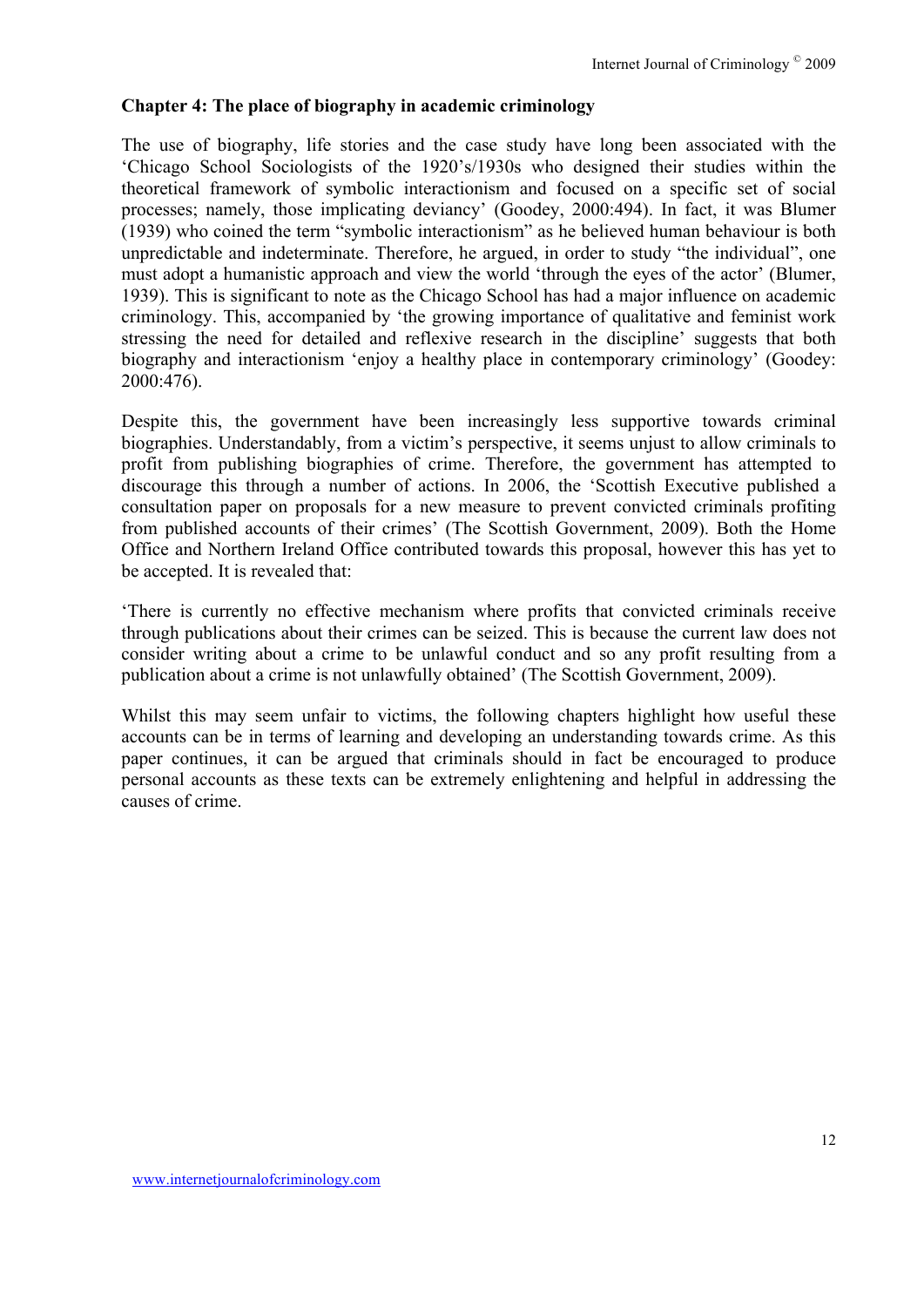### **Chapter 5: The advantages of using criminal biographies to capture social reality**

## **5.1 Variety**

The personal accounts of criminals not only feature a variety of different topics such as prison life, family relationships, education, childhood upbringings and social environments but they have also been written by a number of different criminals who have committed a cocktail of crimes. In order to select which accounts would be of most use to criminologists, it is important to remember that 'such documents vary greatly in candor, scope, authenticity, and psychological value. Sometimes they are deceptive and trivial; but sometimes they represent distillations of the most profound and significant experiences of human life' (Allport, 1942, xiii). Berg (2007:289) is a key writer in qualitative research methods for social scientists and reminds us that:

'Autobiographical documents include a considerable variety of written material. They may be published or unpublished documents, cover an entire life span, or focus on only a specific period in a subject's life or even a single event. Even a written confession to a crime may be seen by some researchers as a type of autobiographical document.'

Ultimately there are three different types of autobiographies known as; the comprehensive autobiography, the topical autobiography and the edited autobiography (Berg, 2007:252). The first of these covers the life of an individual from what they first remember up until the time of writing. During this period the author usually discusses their life experiences, personal insights, feelings, opinions and memories. It is this form of autobiography, which 'inexperienced researchers are usually most familiar with' (Berg, 2007:252). One of the first significant social research studies to use life histories and other personal documents is Thomas and Znaniecki's (1919:7) *The Polish Peasant.* In their research into cultural identity and social change in the Polish Immigrant Community, the Chicago School sociologists paid a Polish immigrant to write his autobiography. They express that social institutions can only be understood 'if we do not limit ourselves to the abstract study of its formal organization, but analyze the way in which it appears in the personal experience of various members of the group and follow the influence which it has upon their lives.'

The topical autobiography has a much tighter focus and offers only 'an excision from the life of the subject. As such it invites comparison with other kinds of lives' (Denzin, 1978, cited in Berg: 253). This can be useful if a researcher wishes to examine a certain aspect of one's life, for example the relationship between the subject and his/her parents.

Lastly, the edited autobiography is when researchers attempt to increase clarity of 'lengthy discourses' by shortening and editing them. They do this by 'highlighting and amplifying selected segments of the material while deleting other segments' (Berg, 2007:253). Edited biographies can be highly useful to researchers as they can make areas of interest quicker and easier to obtain. Rather than reading the entire life story, researchers can locate certain topics from the account which are relevant to their study.

### **5.2 Personal**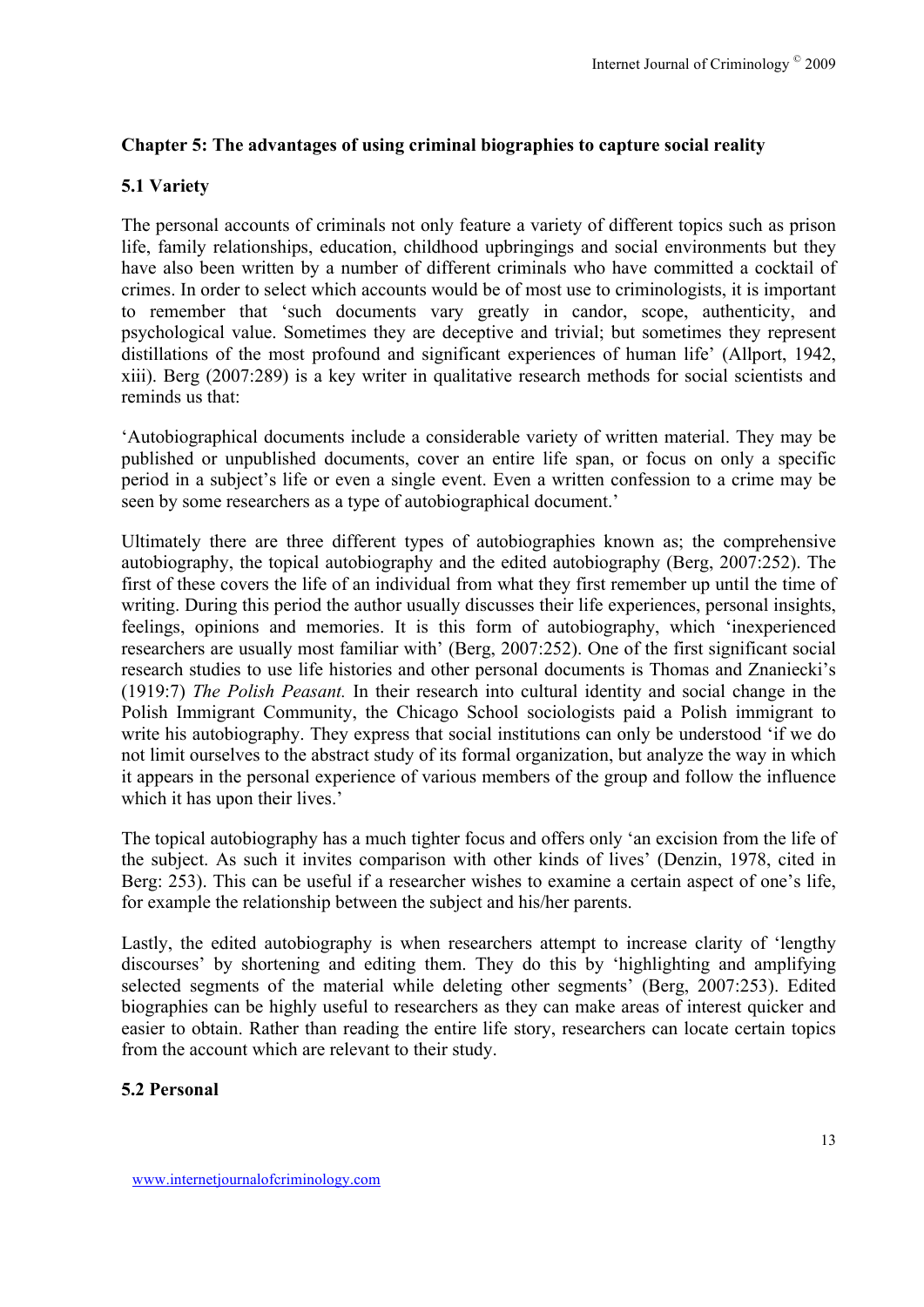The fact that these texts are based on personal experiences should give them a major advantage. However, 'there remains an unhealthy intellectual suspicion of what "the individual" or, more damning, "the personal" has to offer criminology (Goodey, 2000:141). This chapter seeks to remove these suspicions by highlighting the importance of personal experience in order to understand attitudes and behaviour.

Many research studies into crime and criminality are carried out in controlled, artificial settings, meaning that the findings do not reflect an entirely accurate representation. This is particularly relevant to research on prison life, which can be seen in Zimbardo's (1971) study on the psychological effects of imprisonment. Unlike Zimbardo's study, criminal biographies explain crime and criminality using a naturalistic approach.

For an ordinary law abiding citizen, it may be impossible to truly appreciate what life is like on the "inside", just as it may be difficult to imagine being part of a criminal subculture. It can also be difficult to understand a criminal outlook upon family life and morals or what motivates one to repeatedly offend. This is because most people do not commit crime and therefore they are unfamiliar with the criminal underworld (Marx, 2004: xi). Criminals on the other hand are quite the opposite and can use their knowledge to educate others. It is thought that 'knowledge is only acquired by experience of some kind' (Ward, 1883:488), and with hardened criminals often carrying a life-time of experience, who better to explain criminality than criminals themselves.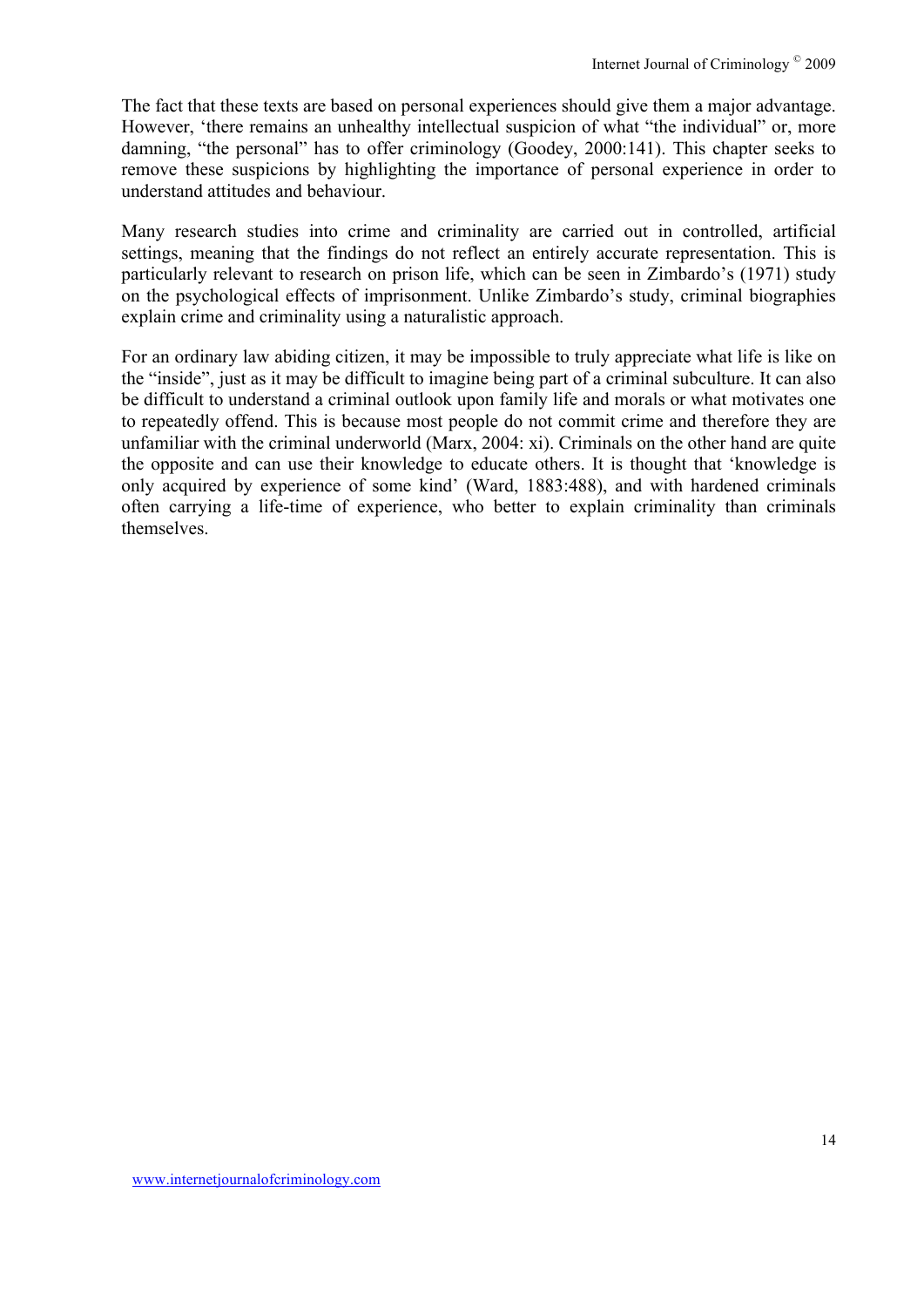## **Chapter 6: Prisoner biographies and the issues which they address**

## **6.1 Life Inside**

It is interesting to question whether one can really write about prisons academically without ever actually experiencing life as a prisoner. Morgan (1999:337) argues that prisoner biographies are most useful at explaining 'the meaning of prison and its practices' as they 'represent some of the most extended narratives and analysis of a particular social experience.'

Foucault is one of many who have attempted to research prison life. In his study, Foucault (1977) and his colleagues devised questionnaires which were given to prisoners at a number of different prisons by family members. These questionnaires focussed on a variety of different aspects relating to prison life such as 'visits, letters, cells, food, leisure, work, medical care and discipline in prisons' (Smart, 1994:275). The prisoners responses were published and revealed inside information on prison riots and the constant humiliations of the prison, along with 'hunger strikes, the training of guards [and] the use of drugs to quiet unruly prisoners' (Smart, 1994:275).

Additionally, Foucault (1977) suggests that prisons do little to reform offenders. In fact, they 'encourage recidivism, as inmates form a subculture with loyalties to each other and further alienation from authority' (Maguire et al, 2002: 239). Clemmer's (1940) study of inmate subcultures in a state penitentiary in America supports this view. This research found that the prisoners studied followed an "inmate code" whereby prisoners must; remain loyal to each other, avoid helping prison or government officials and never give out any information which may cause harm to a fellow prisoner. This is greatly supported by a number of "insider" accounts which highlight how the relationship between prisoners and "screws" is very much bound by an "us" and "them" attitude.

Goffman (1968) is a key writer in the impact of "institutional experience". His descriptions of institutional life in a mental hospital, with its similarities to prison life, reveal an emotionally brutalising experience where an individual's self-conception can be dramatically changed by this socially enclosed context. It is clear that Boyle's (1977) account brings the reality of these experiences to life, expressing emotional and physical abuses he suffered and his own "animalised" response to the brutalisation.

A key issue highlighted in Boyle's (1977:157) account is the brutality Boyle experienced in the prisons of that era, he writes:

'I was told that there would be no brutality, all they wanted was my clothes for the cops. I thought this over and accepted that they were telling the truth as there was enough of them to beat me up with my clothes on. No sooner had I stripped off than some of them moved in punching and kicking me. I tried to hit back, calling them cowardly lumps of shit. These were shouts of anger, but they beat me to the floor, leaving me in a pool of blood.'

Perhaps one of the most infamous prison protests was when Boyle (1977) covered himself in his own excrement just so the prison guards would not go near him and give him another beating.

Although brutality in prisons may have decreased over the years, it is evident that attacks such as this still take place from time to time. In 2003, The Prison Service admitted that officers in Wormwood Scrubs prison in West London 'subjected inmates to sustained beatings, mock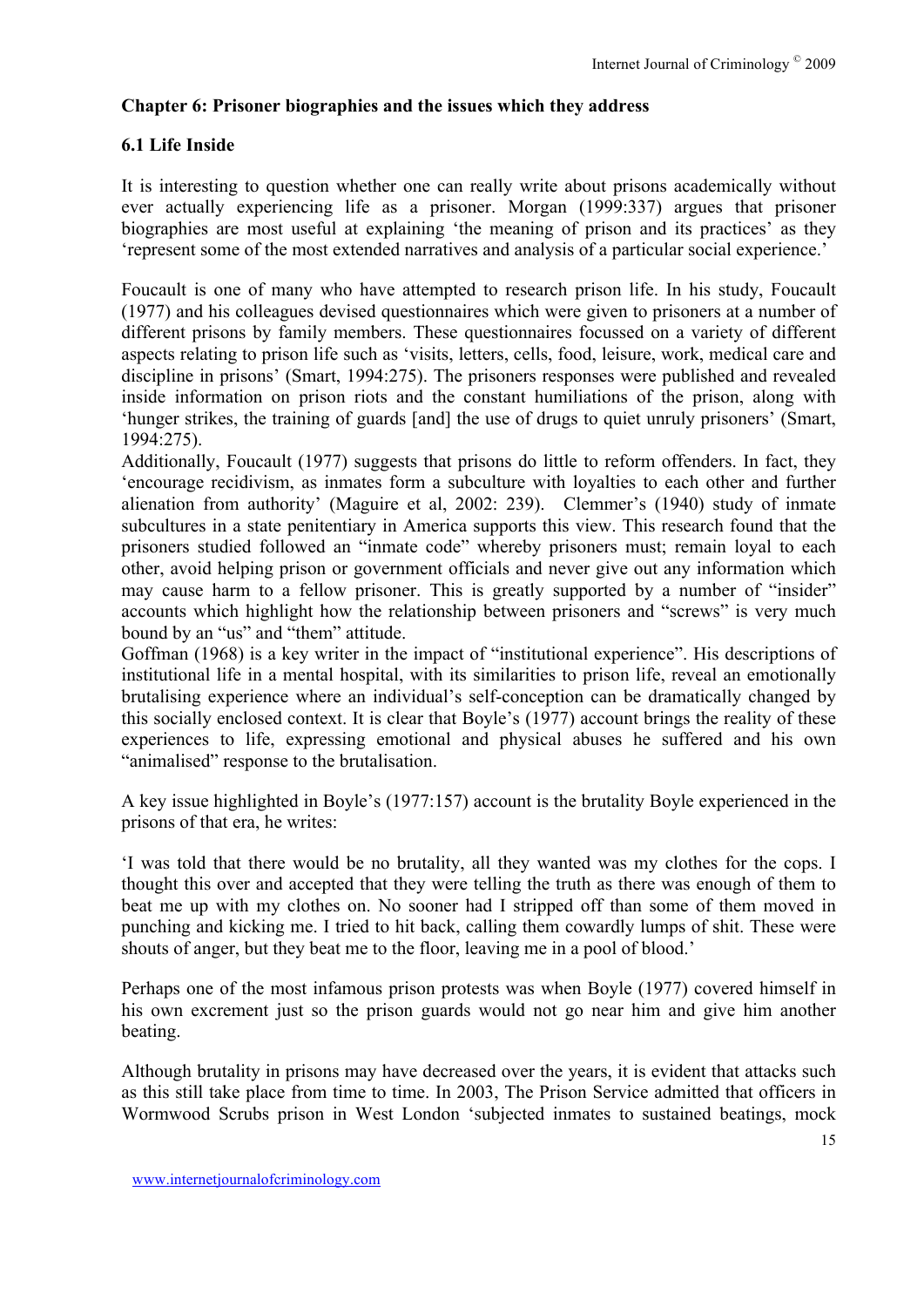executions, death threats, choking and torrents of racist abuse' (The Guardian, 2003). It was revealed that fourteen prisoners were brutally attacked, in 'what amounts to the biggest abuse scandal in a British jail in modern times' (The Guardian, 2003). This is important to note as brutality and corruption are serious issues within the penal system, however they are rarely a part of government debates or Home Office reports.

There is much to learn from Boyle's (1977) *A Sense of Freedom*, whether it is to warn of the danger of being lulled into the easy belief that being 'tough' on prisoners can make them change for the better or whether to appreciate why treating people with dignity and respect was such an important principle for prison reform. Although his writings can only be applied to that time of society, 1960's – 1980's, Wright (2008:178) believes that '*A Sense of Freedom*  should be required reading for anyone concerned about penal policy.' Sentenced to life in prison at the age of 23 for a murder he claims he did not commit, Boyle's account highlights the strains and hardship of prison life in an especially captivating manner.

Cook & Wilkinson (1998) have also highlighted prison life in their book *Hard Cell.* This text forms the personal account of Frank Cook who spent sixteen years of his life in some form of institution. Ultimately, the account highlights the routine violence, rapes and murders which circulate our prison system, along with the unstoppable drug culture forever present on the inside. It is a book which focuses on 'the ultimate failure of a prison system which spends 25,000 a year keeping a prisoner in custody in an environment which reinforces criminality and removes self-esteem and hope.' (The Bluecoat Press, 1998). Like a number of other criminal "insider" accounts, Cook & Wilkinson (1998) portray the life of inmates in exceptionally vivid detail. While some may argue that criminal accounts of crime are created by biased individuals, Becker opposes this view. He argues that:

'more studies are biased in the interest of responsible officials than the other way round. Yet accusations of bias are disproportionately directed at those who study or privilege offenders. This is unjustified, he argues, because officials lie. They do this because they are responsible and things are seldom as they ought to be. Institutions are flawed, and therefore officials develop ways of denying and explaining away failure. Accounts by offenders may expose these lies and are therefore discredited' (Liebling, 2001; 473).

This highlights the fact that criminal biographies may unveil areas of institutional failure which may otherwise be overlooked or disguised. This is important as they can reveal pathways to improve both the penal and criminal justice system. It is unlikely for the Home Office to discuss these problem areas or even be aware of them without listening to prisoner responses; therefore these texts can be a real eye-opener.

Some will argue that prisons are nothing but "colleges of crime" whereby first time offenders are housed with hardened criminals. This seems hardly an appropriate environment to steer people away from crime. Boyle (1977:107) supports this view as he describes how it 'felt really good to be in beside lots of hard men as I was on my way to being one myself.' This again highlights the disadvantages of the prison environment.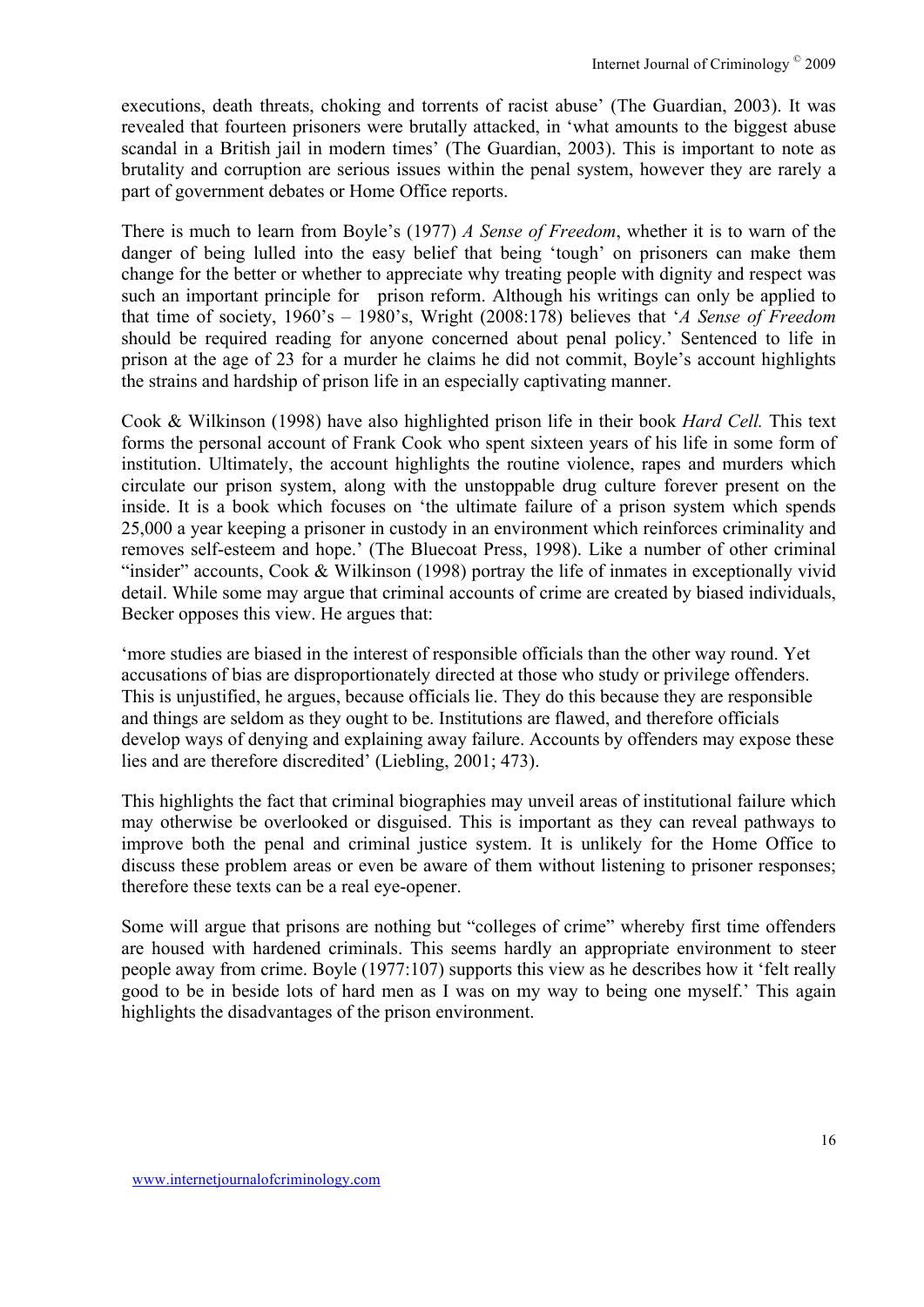#### **6.2 The Effects of Imprisonment.**

A major topic covered within prisoner accounts are the psychological effects of imprisonment. By this it is meant, how the prison environment can affect, change and even damage ones mental state.

Many who believe that "prison isn't working" have argued that prison can be 'an expensive way of making bad people worse' (Home Office, 1990). This opinion is supported by a number of biographical texts, as many criminals sentenced to "life" claim that they have nothing to lose once inside and therefore act accordingly. This can be seen in Boyle's (1977) account where he reminds prison officers that he is in there for life. He states 'being a life prisoner meant looking at prison in a totally different perspective' as he warns the guards that if he can attack the Governor, he can certainly kill a "screw". This is supported by Cohen and Taylor's (1971) study on the maximum security unit at Durham prison which found that prisoners who received lengthy sentences had minimal incentives to co-operate with the prison staff. Whether prison is or isn't an adequate form of punishment, it is important to understand how prisons function from a prisoners perspective, in terms of improving rehabilitation and lowering re-offending rates.

Moreover, Ramsbotham (2003:72) claims that prisons have always dealt with the 'Bad', 'Mad' and 'Sad'. This is alarming news considering the fact that many have agreed the prison environment is likely to worsen ones state of mind (Soering, 2004). Sykes (1958) presents five main deprivations which amount to the pains of imprisonment. These are deprivations of liberty, goods and services, heterosexual relationships, autonomy and personal security. Johnson (1996) believes that when these psychological deprivations are combined, the human personality begins to self destruct which leads to the deterioration of behaviour.

The Stanford prison experiment supports this. In this two week study, Zimbardo et al (1971) set up a mock prison environment whereby twenty-one male undergraduates were employed to take part as either prisoners or prison guards. He was interested in observing what made good people turn bad. The position of 11 guards and 10 prisoners were randomly allocated, however none of the participants were told how they should act. During the experiment, five prisoners were prematurely released due to 'extreme emotional depression, crying, rage and acute anxiety' (Haney et al, 1973, cited in Doris, 2002:51). The guards, on the other hand, seemed to enjoy their roles. Although they were prohibited from using physical punishment on prisoners, they found ways to compensate this by making prisoners clean out toilets with their bare hands (Haney & Zimbardo, 1977). The results of the study found that the power structure of the prison itself was thought to bring out the worst in people. To add to this, it was also evident that different individuals had different psychological reactions towards confinement. While some of the participants experienced mental breakdowns, others found ways to survive the environment. However, it can be argued that whilst studying the psychological effects of imprisonment, there is more to be gained from reading personal accounts of prisoners than there is from artificial studies such as these. Zimbardo's study does not represent people in their natural state, therefore it can be argued the that the participants simply conformed to a role which they thought was expected of them.

Frankie Fraser (1995) for example, was certified as insane on three occasions during his time inside. This tagged him with the nickname of "Mad" Frankie Fraser, however it is revealed in his biography that he simply pretended to be "mad" in order to have things a bit easier on him.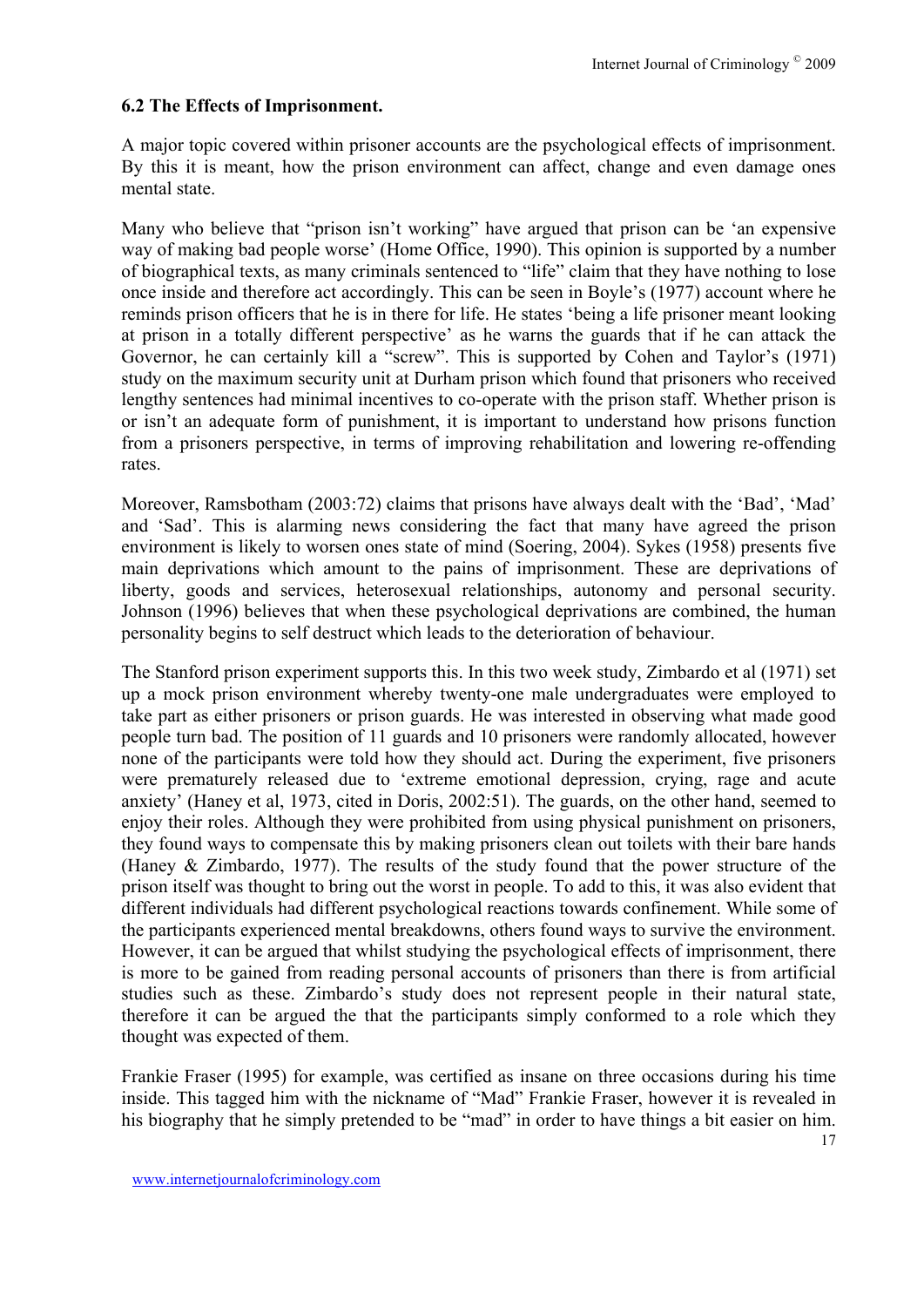This highlights a major problem the criminal justice system face whilst sentencing offenders, as if offenders believe they can escape prison they may simply plead insanity, as Fraser (1995) said, 'to have things a bit easier'. While one may feel confident in assessing an individual's state of mind, Rosenhan's (1973) study *On being sane in insane places* highlights the difficulties in defining normal from abnormal behaviour.

### **6.3 Education**

By observing an individual's life history, it is possible to understand the route individual lives take which may have lead to their criminality. In Cook's (1998) account, he highlights his failings in school and education and the impact that it had upon him. This is important to observe as it determines a part of his identity and behaviour. He writes:

'Because I lived on gypsy camps until the age of eight, I had missed the majority of my primary schooling and so I was put in the bottom set. The set, known as the 'dunces class', comprised of maladjusted children, immigrant Asian kids who couldn't speak English and the usual odds and sods who couldn't be fitted into the normal framework of the education system. I was more intelligent than the other members of the set and willing to learn but, as I couldn't read or write, the lessons were of no benefit to me. School offered me little stimulation and I turned to mischief, both in and out of school, to amuse myself and the other members of the class. Incidents, including lobbing paving slabs over motorway bridges, setting farm animals loose and, on one occasion, herding sheep into the local hospital, secured my popularity with the pupils but amongst the teachers I built a reputation as a bit of a trouble-maker' (Cook  $\&$ Wilkinson, 1998:11).

The fact that Cook discusses his educational years is highly important as 'crime and deviancy are often attributed to poor education' (Sutherland et al, 1992:232). This text captures Cook's experience of school years in a nutshell, and, whilst it is possible for this information to be gathered through interviews, this method is more time consuming and involves the researcher organising access and planning. It is clear that Cook's social behaviour in school supports Blumer's (1969) theory of interactionism, as he conforms to the role of the "naughty" pupil because, in doing so, it secured his popularity and built reputation. In many ways this reflects certain attitudes of prisoners, as many prisoners act out against officials. Boyle (1977) is one of many who are guilty of this, once known as Scotland's most dangerous and violent criminal, Boyle began to 'enjoy the respect of his peers and so tried to live up to his new reputation. As a result he became the leader of the criminal community' both inside prison and out (Jackson, 2004:257).

#### **6.4 Rehabilitation**

Another area which criminal biographies tend focus on is the personal process of rehabilitation. In other words, many published accounts illustrate the journey a number of criminals have taken in order transform their lives. As briefly mentioned in the above chapter, Delvin et al (1999) compiled a number of criminal accounts in their book *Going Straight,* highlighting that rehabilitation is possible. In short, they are tales of hope and regeneration. Delvin et al (1999:10) reveal that 'the individual accounts allow the reader to search for clues about life experiences and events which can trigger change.' A question commonly asked is why some people are able to leave crime behind and 'how they constitute to remain "crime free" despite a range of pressures and temptations.' The accounts in this book 'are not presented as if they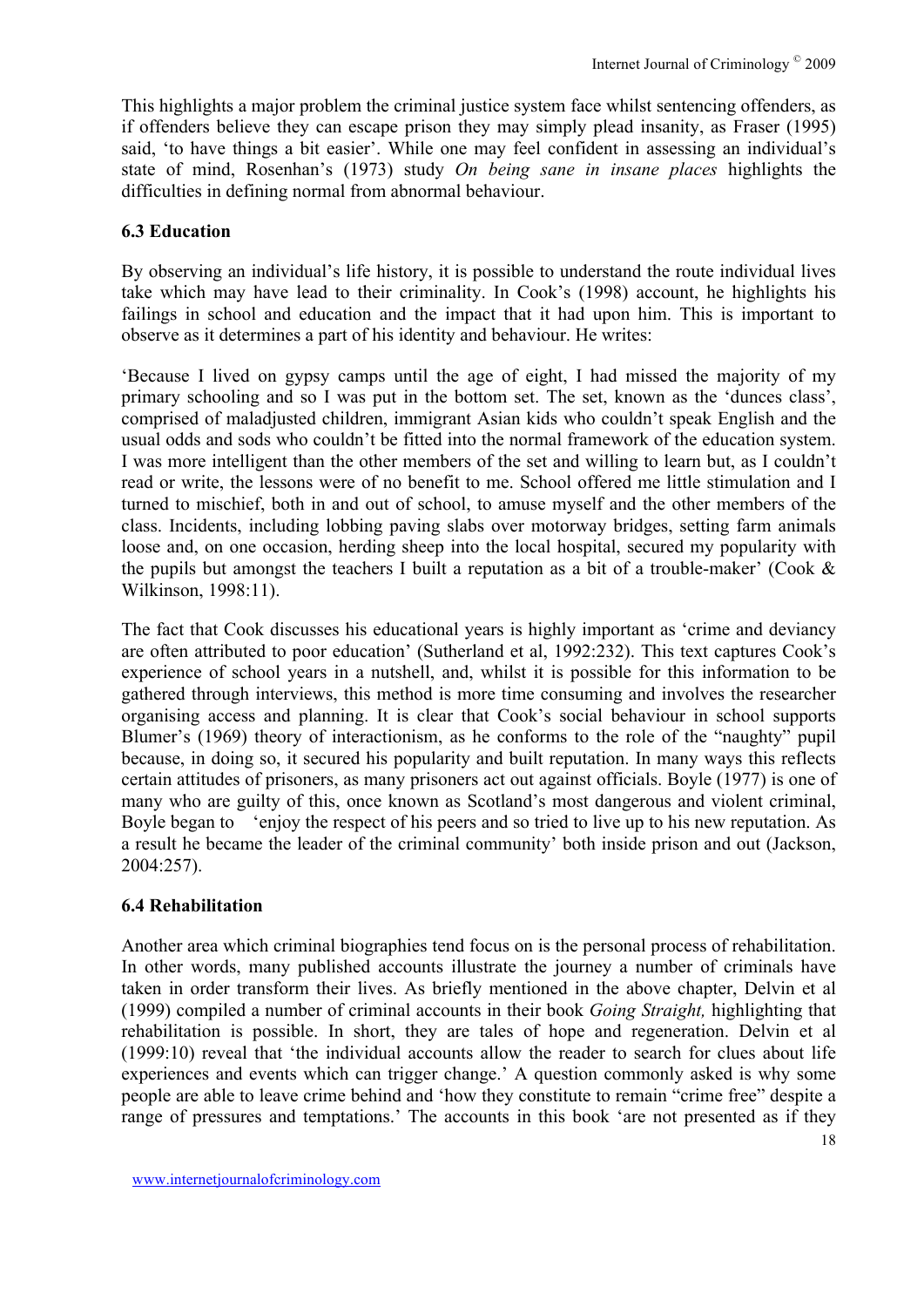provide some scientific or finite answer (and we doubt whether any amount of analysis can do that), but it is possible to identify certain recurring features which seem to point the way' (Delvin et al, 1999:10.) From reading these accounts it is evident that family, friends, relationships, personal achievements and earned respect are but a few of the most important ingredients which aid the "going straight" process. They also demonstrate how it is possible to overcome many of the common problems offenders face when they are released from prison, institutionalisation being one of these. Collins (1998, cited in Delvin et al, 1999:98) writes that on the first day he was released from prison he was 'full of heroin before nightfall, desperately trying to figure out a way' to get himself back into prison. He discusses how he was so used to following prison rules and regimes that he felt unable to function without them. This highlights a major issue surrounding re-offending. However, Collins (1998) owes his survival to the support of his wife. This highlights the importance of keeping in contact with friends and family whilst in prison in order to increase the chances of a successful rehabilitation. This is something which is increasingly affected by the continual rise in prison populations. With most prisons experiencing severe levels of overcrowding, prisoners are often sent lengthy distances from their home towns in a search to find a prison to accommodate them. This is worrying as it can potentially jeopardise the offender's relationship with the outside world, making visiting journeys longer and more expensive.

### **Chapter 7: Evaluating theories of crime against biographical texts.**

Upon reading any criminal "insider" account, it is interesting to observe whether the information given sits well within criminological theory. It can be argued that criminal biographies are usually only relevant if they are supported by criminological theory because this increases their value and credibility. It can be more useful to obtain some kind of criminological knowledge before reading such texts in order to understand the extent of the complex issues presented in them. Therefore, whilst criminal biographies are useful, they become more useful when supported by additional research sources and theory.

After studying 411 London boys aged 8 to 32 using a set of structured social interviews, The Cambridge Study of Delinquent Development revealed that impulsivity and daring, along with poor concentration, 'were among the best independent predictors of chronic offenders' (Farrington & Coid, 2003). While longitudinal studies can reveal a great deal about criminality, their findings are presented in a very systematic way. This is known as the risk factor approach which is a type of approach that 'produces a flat-pack criminal. We have the components, we know what it looks like when assembled, but we don't know how they fit together. The process of construction is important and open to random distortion through accidents of history, rejection, and other unforeseen events' (Wilson 2007: 133) Personal accounts of crime, on the other hand, capture the process leading to criminal action and the action itself in a way that is "more absorbing, more enlightening and fundamentally more real" (Allport, 1942). While, 'many researchers believe that impulsiveness plays a role in the genesis of crime' (Dahlbäck,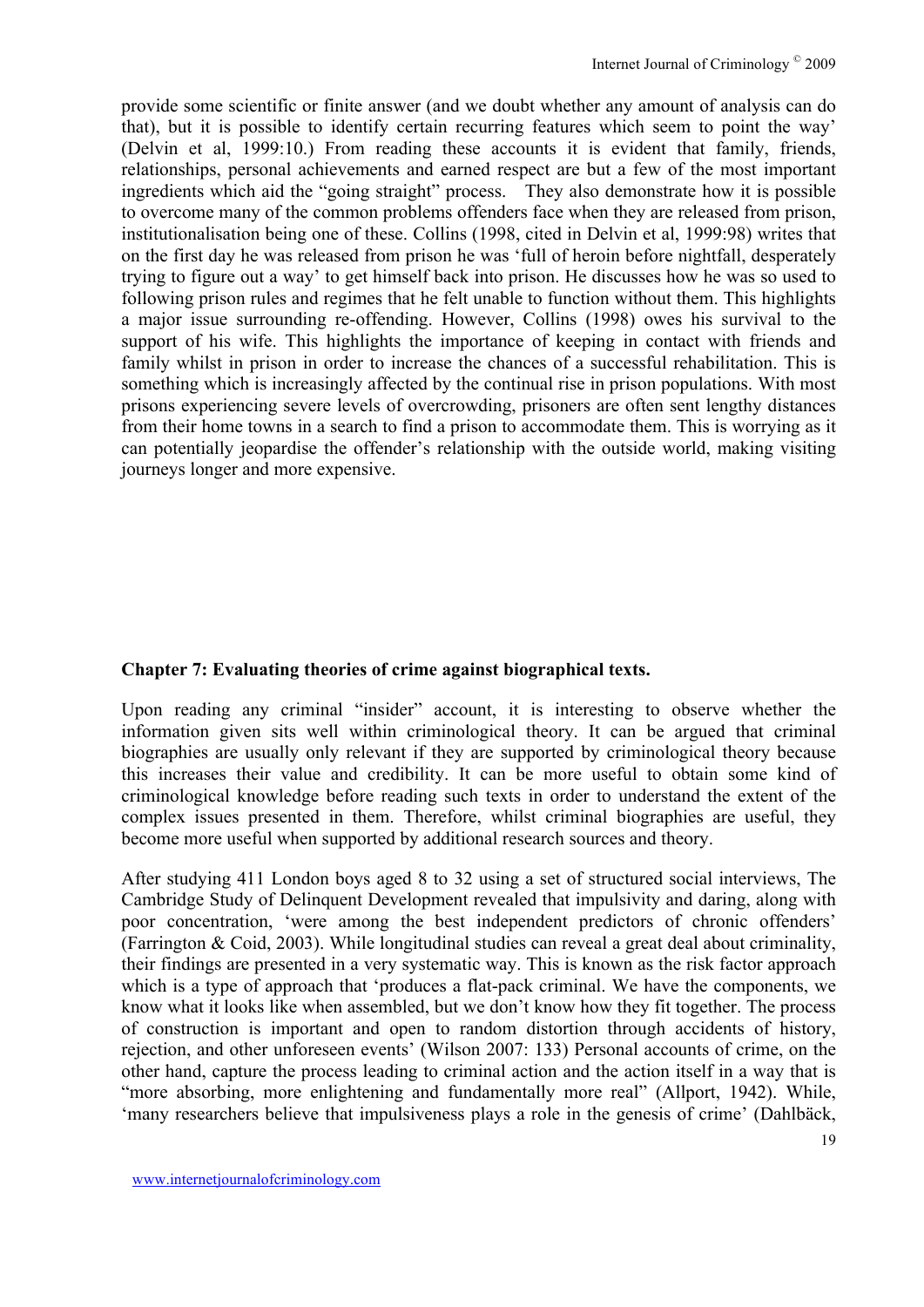2003:142), very few look at why impulsiveness occurs. Although criminal autobiographies do not explain to the reader the exact causes of impulsivity, events are explained in such a way that it becomes clear that the social environment to which many criminals are brought up in actually results in impulsive behaviour. In many situations criminals had to be impulsive, it was often a case of thinking fast or having your head kicked in; it was 'part of the environment, a natural thing. There was nothing unusual in it' (Frankie Fraser, 1994). For Boyle (1977) who grew up in Glasgow's Gorbals, all around him the world was drinking, fighting and thieving. It appears from his account that to survive, he had to fight. Collins (1998, cited in Delvin et al, 1999:92) supports this opinion as he grew up in the same area of Scotland and claims that 'violence was acceptable and respected.' It was used as a major method of survival within this particular culture and with it came a position of power and social status.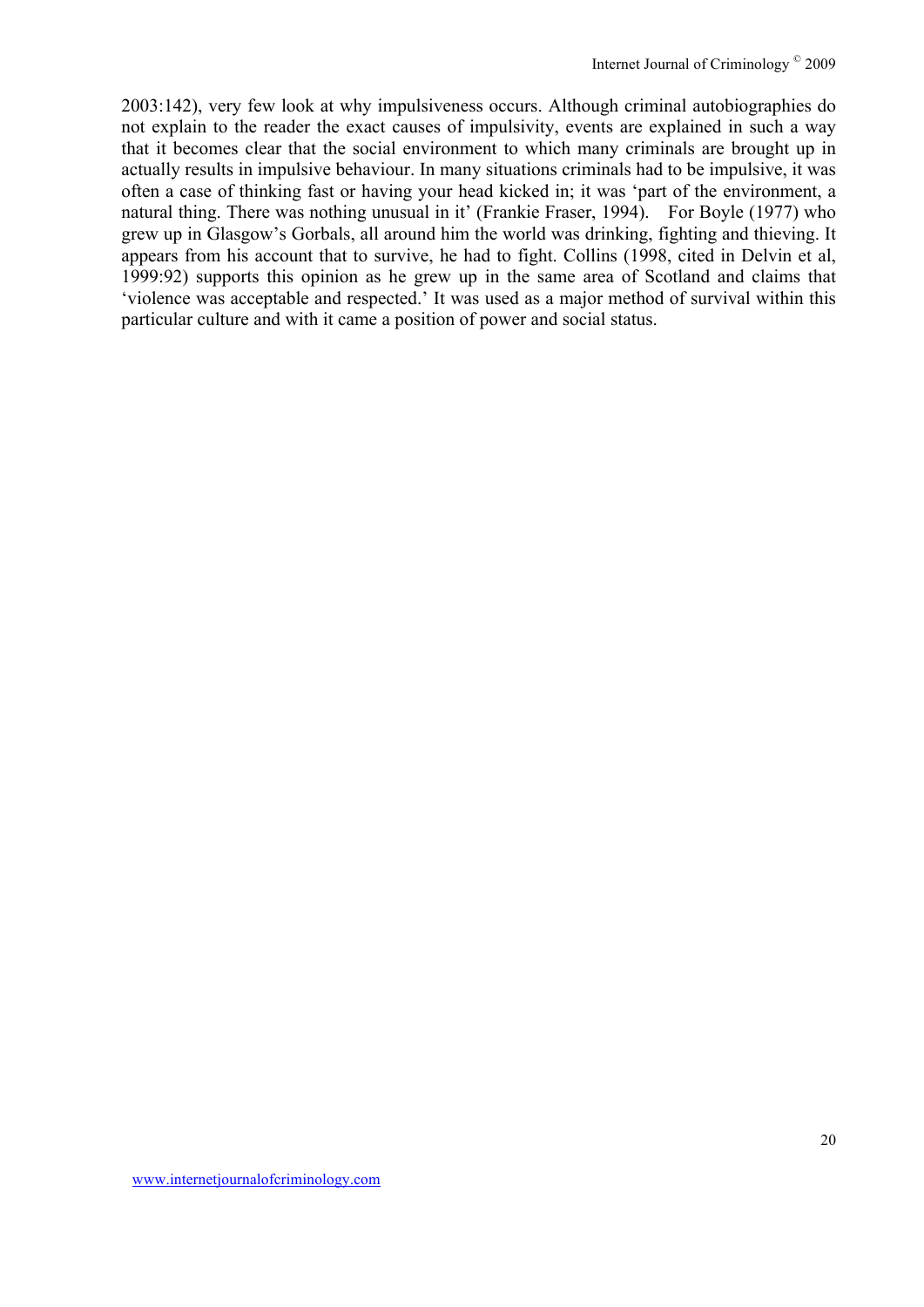#### **Chapter 8: Supporters of biography in understanding social reality.**

Hobbs (2000, cited in McNeil & Chapman, 2005:153 ) is one of many who value the use of biographical texts in both criminological and sociological research. He argues that:

'autobiography and biography have contributed positively to our understanding of crime and deviance today. He notes that sociological studies of British professionals and organised crime are rare, as so, to some extent, we are dependent upon biographies, autobiographies and true crime books for an insight into the motives of professional criminals.'

Additionally, Bertaux's (1981, cited in Goodey, 2000:476) believes in the importance of biographical accounts and suggested that his book *Biography and Society* 'presented the first sample of a growing new wave of sociological research (and hopefully criminological research) employing the life story'.

Personal accounts of crime from the likes of John Mcvicar, Jimmy Boyle, Mad Frankie Fraser and Freddie Foreman are very much appreciated as they highlight 'the attractions of a life of crime, the dynamics of masculinity at its heart, the role of violence and the importance of reputation, even within instrumental networks of criminal entrepreneurs' (McNeil & Chapman, 2005:153). The reason this paper draws more attention towards Boyle and Mcvicar's autobiographies is because these criminals have in fact written their accounts themselves. Most accounts of criminals are in fact biographies, whereby a writer writes the account for them. Advantages of this are that the account is written more skilfully and easier to understand, however one cannot help wonder to what extent the writer has influenced the overall text.

The rawness and honesty in the accounts written by Boyle (1977) and Mcvicar (1974) are particularly rare, however, many researchers have recognised that in order for any personal document to be useful, it need not be taken at face value. Allport (1942:3) explains that even those accounts which exaggerate, bend the truth or misconstrue events can reveal a lot about the criminal's state of mind. He states:

'Even the production of a paranoiac, not one word of which may be believed, can reveal much concerning the writer. Prejudices, self-deceptions, wholesome and unwholesome outlooks, ego-ideals, mannerisms, complexes, aspirations, errors of insight, and the reasons for persistent failure – all these and many other characteristics can glimmer or glare through a document whose accuracy in reporting and self- appraisal is not to be trusted.'

Perhaps what is most appealing about criminal biographies is their ability to bring a subject to life. A key example of how biographies can recreate past events is seen in Harding & Samuel's (1981) *East end Underworld.* This research focuses on the life of 'a slippery and dangerous criminal' known as Arthur Harding and was created using 'tape-recorded reminiscences taken over a six year period' (Harding & Samuel, 1981: viii). These recordings revisit a wide range of topics covered throughout Harding's life, including criminal apprenticeship, prison years, domestic life and social change, dealing with the police, relationships and marriage. Samuel combines these reminiscences with other sources in order to corroborate Harding's accounts, descriptions and events. The text itself provides detailed descriptions of several prison inmates, highlighting an array of different criminal "types". Whilst doing it disputes Lombroso's (1836) – 1909) theory of the 'born criminal' and explains that none of the prisoners Harding encountered 'could be classed as embryo habitual criminals' (Harding & Samuel, 1981:161). It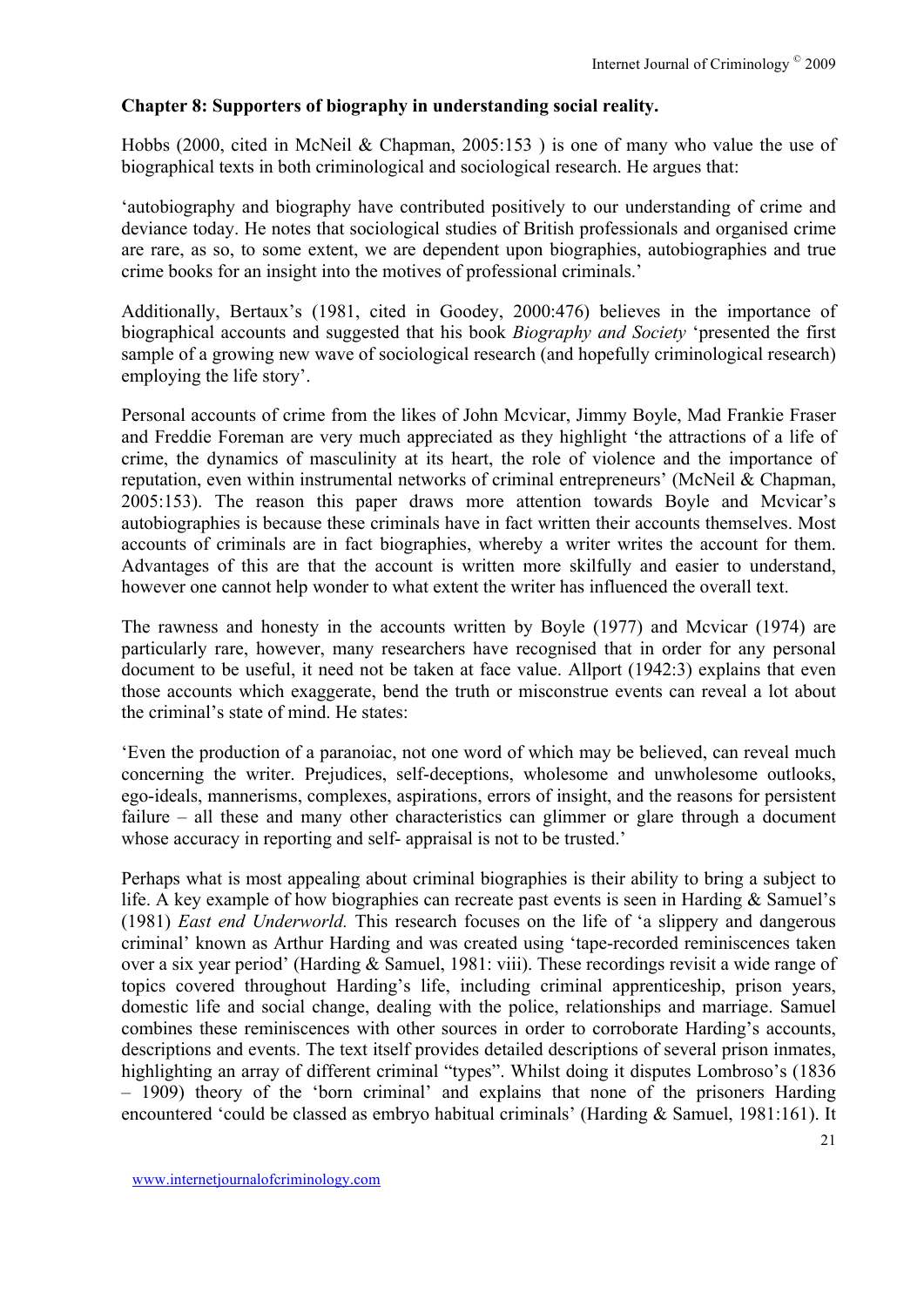aids the reader in understanding a diversity of different criminals and in doing so, addresses a major current issue present in criminological debates today. That is, the level of mentally disordered offenders behind bars.

As Carlen (2006) once claimed, prisons still fulfil their 'age-old function of catering for the homeless, the mentally ill, the stranger, the non-compliant poor, the abused and the excluded' and this text illustrates this well. Harding encountered a life-sentence prisoner who he claims was 'harmless' and who 'should have been in mental hospital.' He writes:

'Number Three, a child killer, had done some ten years, spoke like an educated man, could have been about forty years of age, same type as homosexuals. He was very far gone along the road to mental deterioration. Would ask me every morning if I had heard the crowds around the prison demanding his release. Always believed that MPs were demanding his release' (Harding & Samuel, 1981:162).

This draws attention to the complex debate on whether such offenders should be treated through the criminal justice system or dealt with by high-security hospitals. This is an area which causes increasing concern for the criminal justice system.

When it comes to researching the effects of imprisonment, researchers have found the use of criminal accounts particularly helpful and enlightening. For example, Christian Parenti (1999) draws on a number of prisoner's personal accounts to illustrate the brutality of the US penal system - and its negative impact on people. In his book *Lockdown America*, the combination of actual facts supported by criminal narratives gives the text that cutting edge which leaves a lasting impression on the reader. Not only do the criminal accounts make the issues in the text more realistic but they add to the overall impact of the book by extending the reader's imagination and understanding.

Similarly, Carlen (1985) produced a book called *Criminal Women* which Goodey (2000:476) regards as being 'a rare example of a criminological text embracing the biographical method.' Carlen (1985) argues for validity in autobiographical accounts of prison by ex inmates and highlights the complexity and diversity of female offenders lives. It suggest that 'there can be no one theory of women's crime because there can be no such thing as the typical criminal woman - either in theory or in practice' (Carlen, 1985: 10). She goes onto claim that there are two dominant myths about women offenders. Firstly, that they are essentially masculine, mal adjusted or mentally ill. Secondly, that woman prisons are more caring institutions than men's prisons. However, the accounts by ex-prisoners in *Criminal Women* suggest that women experience similar hardships as men in terms of imprisonment. They reveal that women prison regimes, like men's, are structured and organised in brutal, degrading and damaging ways. The Corston Report (2007) suggests that some of this may still be the case today.

Peckham's (1985) account provides a fascinating insight into the function of female prison systems. Peckham (1985) suggests that the conditions in Holloway prison are similar to those in any other female prison. She supports Carlen in her argument and describes Holloway as having particularly punitive regimes. This is again extremely educational for students as most students will have never been inside a prison due to a number of ethical issues.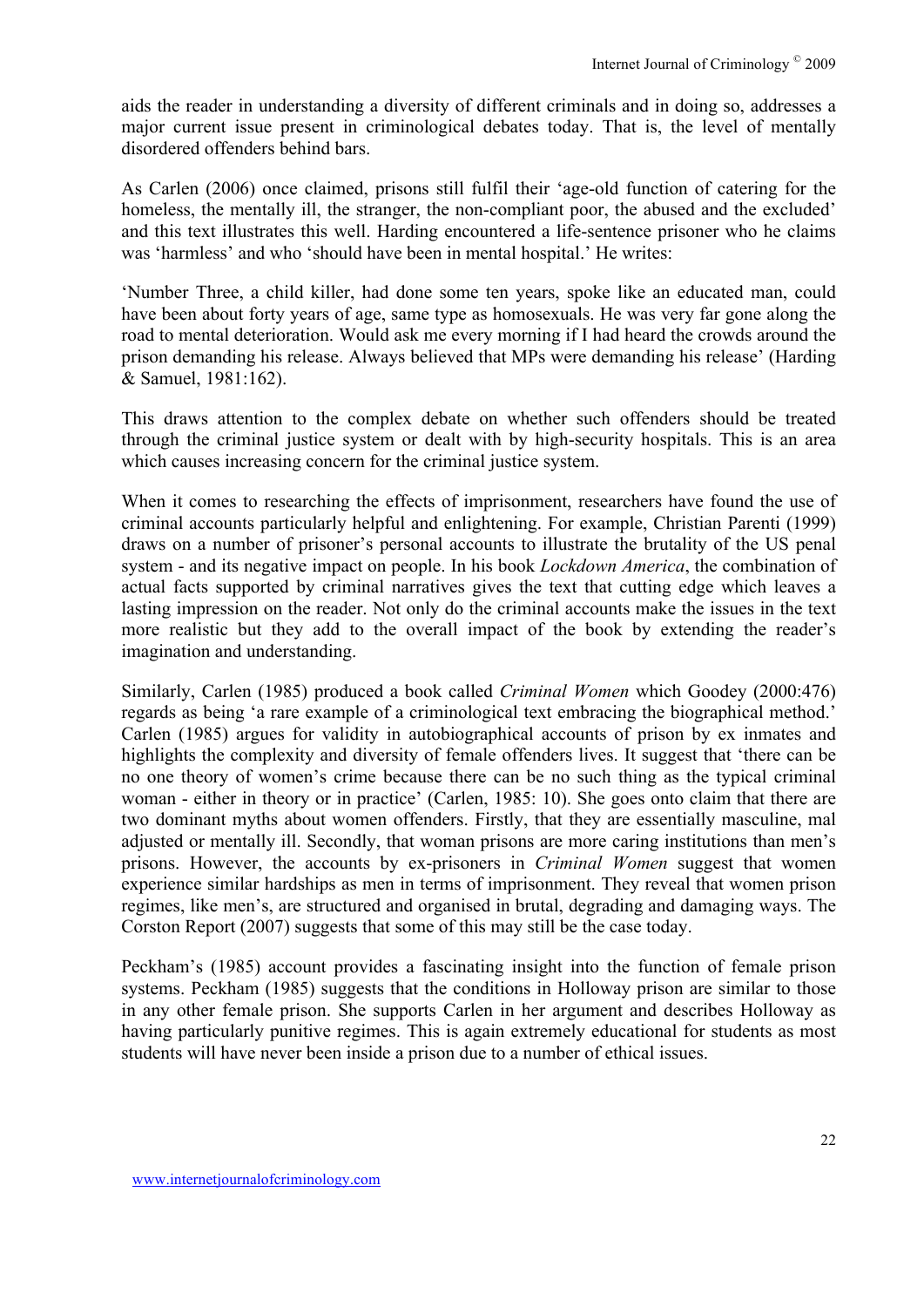## **Chapter 9: Conclusion**

This paper calls for the 'resurrection' of biography to be used 'as a tool for research development' (Goodey, 2000:493). It can be argued that biographical texts written by criminals make a valuable, yet somewhat unappreciated, contribution to criminological research as 'biography remains, largely a theoretical or methodological "idea" rather than an empirical practice in criminology' (Goodey, 2000:476). This is despite the fact that these texts offer a detailed insight into the criminal mind, in a fashion which is usually 'more absorbing, more enlightening, and fundamentally more real' compared to other research methods (Allport, 1947: xii).

These texts capture the imagination of the reader and invite one to observe criminal life, while avoiding fears of becoming attached to the subject or befriending them, as is the case in some ethnographic work. Reading these accounts allows researchers to understand criminal experiences whilst remaining entirely detached from the subject meaning that one can obtain an objective and unbiased understanding.

Additionally, biographies are able to contextualise an individual's life in 'regard to the historical changes taking place around them throughout the life course' (Goodey, 2000:485). This makes it easier to understand an individual's relationship to crime within the broader context, proving that these texts can be highly educational and useful to students.

Taking this into consideration, it can be argued that the government should welcome criminal biographies instead of trying to discourage them. Not only do these texts bring criminal life into reality, but they explain criminology in a way that is sometimes more capturing and more exciting than reading just textbooks. If these texts can help one to develop an interest in criminology then that in itself highlights a part of their importance. Without a general interest in the subject there would be less students assigning to the course, which in turn could lead to fewer people wishing to apply for work in departments such as the police service or prison service. This is importance as these jobs must be successfully filled in order to maintain a safer society.

Berg (2007:254) concludes that:

'all in all, autobiography, whether offered as a full and lengthy unfolding of one's life or as snippets of discourse in prefaces and appendices, can be extremely useful. This information offers more than simply a single individual's subjective view on matters. An autobiography can reflect the social contours of a given time, the prevailing or competing ideological orientations of a group, or the self-reflections about one's activities in various roles. In short, autobiographies offer a solid measure of data for the research process.'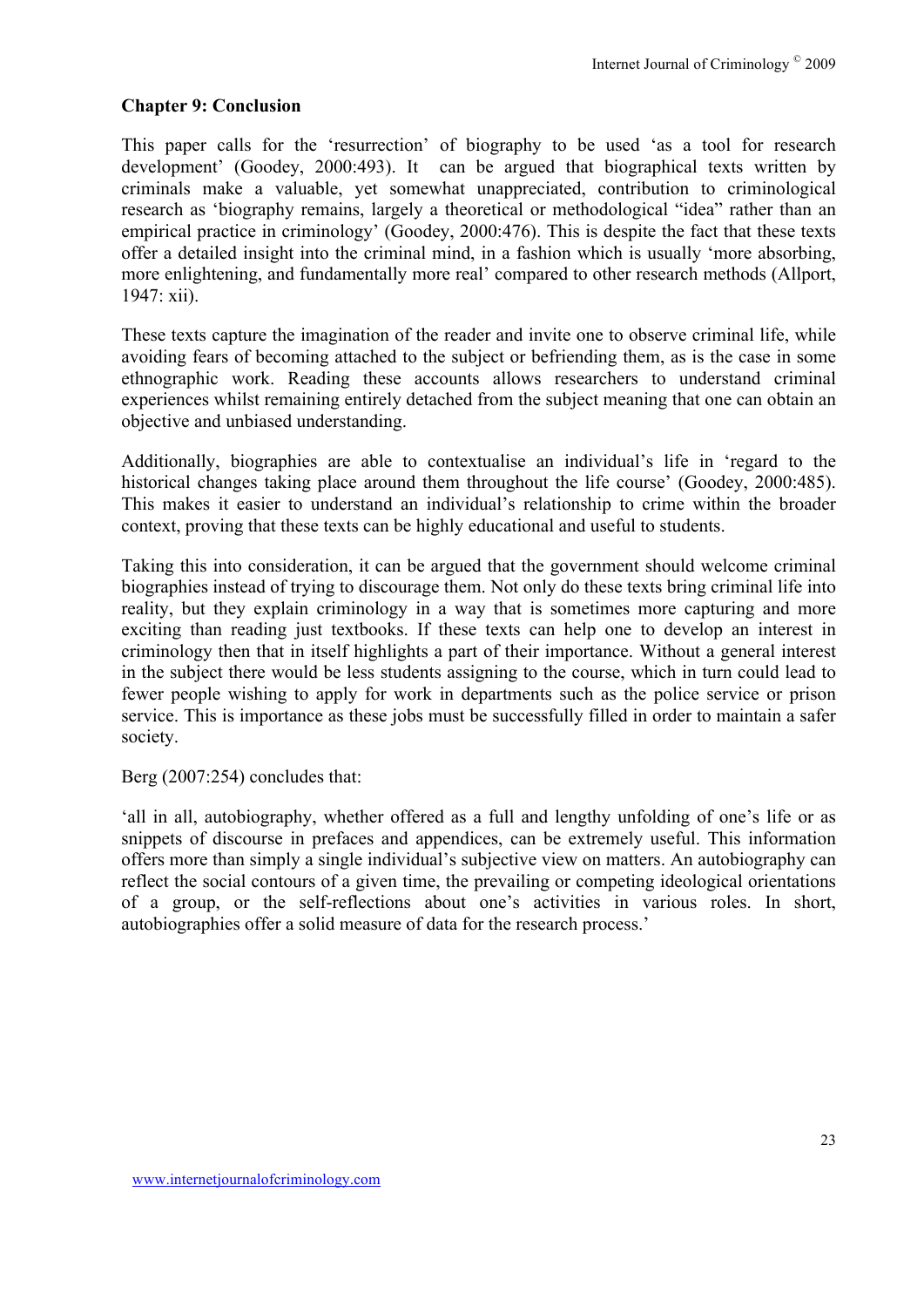#### **Reference List**

Allport, G. W., (1942), *The use of personal documents in psychological science.* New York: Social Science Research Council.

BBC, (2006), *Prison isn't working* (Internet), cited at http://news.bbc.co.uk/1/hi/uk\_politics/4888626.stm.. Accessed on 14/03/09.

Becker, H., (1963) *Outsiders: studies in the sociology of deviance*, Free Press of Glencoe.

Belk, R., (2006), *Handbook of Qualitative Research Methods in Marketing,* Edward Elgar Publishing.

Berg, B.L., (2007), *Qualitative Research Methods for the Social Sciences*, Sixth Edition, Pearson Education, Inc.

Boyle, J (1977), *A Sense of Freedom*, Canongate Publishing Ltd.

Bryman, A. & Bell, E., (2007), *Business Research Methods,* Oxford University Press.

Bryman, A (2008), *Social Research Methods*, Third Edition, Oxford ; New York : Oxford University Press.

Carlen, P., (2006), *The nonsense of the therapunitive prison for women and men,* Howard League Magazine, Vol. 24, No.3, September.

Clarke, J., Cochrane, A. & McLaughlin, E., (1994), *Managing social policy*, Sage.

Cohen, S and Taylor, L. (1971*) Psychological Survival: the Experience of Long-Term Imprisonment.* London: Collins.

Dahlbäck, O., (2003), *Analyzing Rational Crime,* Springer.

Delvin, A., Turney, B., Tumin, S. & Graef, R., (1999), *Going Straight*, Waterside Press.

Denzin, N.K., Lincoln, Y.S., (1998), *Collecting and Interpreting Qualitative Materials,* Sage.

Denzin, N.K. & Lincoln, Y.S., (2005), *The Sage Handbook of Qualitative Research*, Third Edition, Sage.

Doris, M.,J., (2002), *Lack of Character: Personality and Moral Behavior*, Cambridge University Press.

Erben, M., (1998), *Biography and Education: A Reader,* Routledge.

Farrington, D.P. & Coid, J., (2003), *Early Prevention of Adult Antisocial Behaviour*, Cambridge University Press.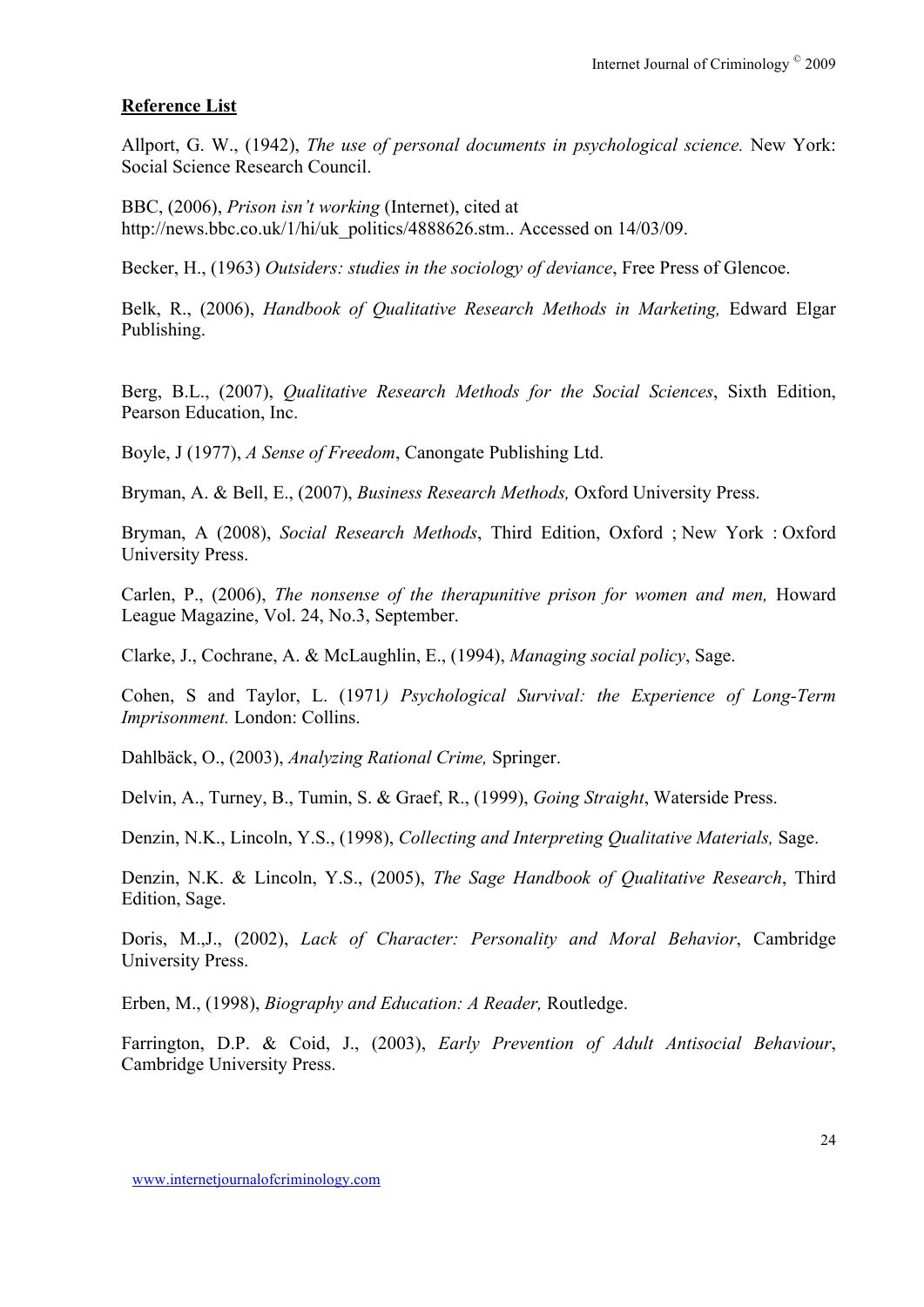Foster, J (1990), *Villains; Crime and Community in the Inner Cit*y, Routledge

Goffman, E. (1968) *Asylums*. Harmondsworth: Penguin Books.

Goodey, J. (2000), *Biographical Lessons for Criminology,* Sage (Internet), cited at http://tcr.sagepub.com/cgi/content/abstract/4/4/473.Accessed on 10/0409.

Gubrium, J., Holstein, J., (2001), *Handbook of Interview Research : Context & Method,* Sage.

Harding, A., Samuel, R., (1981), *East end underworld: chapters in the life of Arthur Harding*, Published by Taylor & Francis.

Hirschi, T., & Laub, J., (2002), *The Craft of Criminology,* Transaction Publishers.

Hobbs D, (1995), *Bad Business*, Oxford University Press

Hodkinson, P., (2005), *'Insider Research' in the Study of Youth Cultures*, Journal of Youth Studies, Routledge.

Home Office, (1990) *Crime, Justice and Protecting the Public.* London: HMSO) (White Paper).

Jackson, M., A., (2004), *Look Back to Get Ahead: Life Lessons from History's Heroes,* Arcade Pub.

Jarvis, P., (2006), *Towards a comprehensive theory of human learning,* Routledge.

Johnson, R. (1996). *Hard time: understanding and reforming the prison*. California: Wadsworth Publishing Company.

Konicki Di Iorio, C., (2005), *Measurement in Health Behavior,* John Wiley and Sons.

Liebling, A. (2001), Whose side are we on? *British Journal of Criminology*. Vol. 41, (472-484).

Macionis, J.J., Macionis, J., Plummer, K., Plummer, K. (2008), *Sociology,* Pearson Education.

Maguire, M., Morgan, R. & Reiner, R., (2002), *The Oxford Handbook of Criminology*, Third Edition, Oxford University Press.

Marx, E., (2004), *The Social Context of Violent Behaviour: A Social Anthropological Study in an Israeli Immigrant Town*, Routledge.

May, T (1997), *Social Research: Issues, methods & process,* Second Edition, Oxford, Oxford University Press

McNeill, P. & Chapman, S., (2005), *Research Methods*, Third Edition, Routledge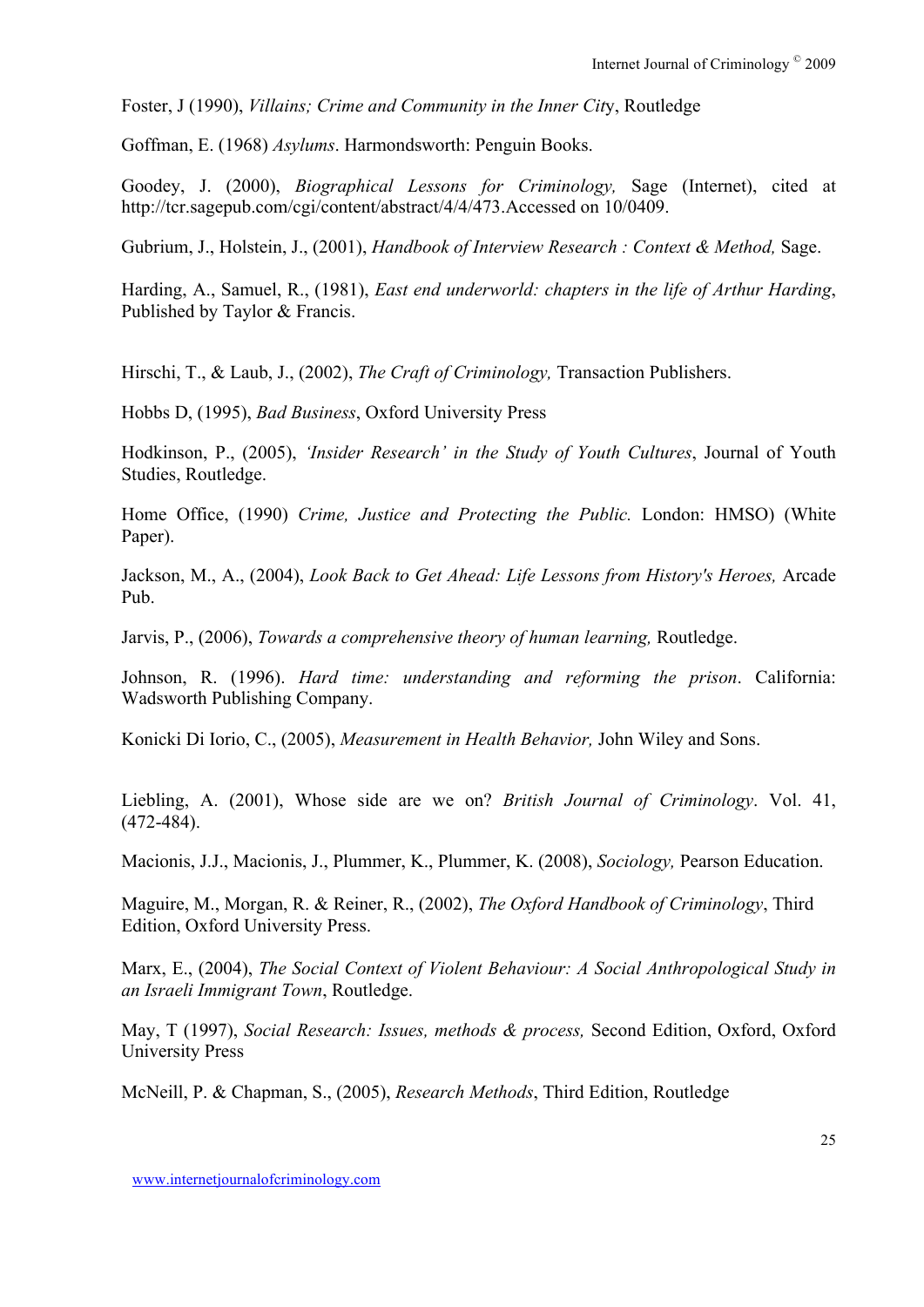McVicar, J (1974), *McVicar by himself*, (1974) Hutchins and Co.

Morgan, S., (1999), Prison Lives: Critical Issues in Reading Prisoner Autobiography, *The Howard Journal*, 38 (3) pp. 328-340

Muggleton, D. (2000) *Inside Subcultures: The Postmodern Meaning of Style*, Berg Publishers.

Parenti, C (1999), *Lockdown America : Police and prisons in the age of crisis*, Verso.

Peckham, A. (1985) *A Woman in Custody*. London: Fontana.

Powell, R., (1997), *Basic Research Methods for Librarians,* Greenwood Publishing Group.

Ramsbotham, D. (2003), *Prison-Gate, The shocking state of Britain's prisons and the need for visionary change*, The Free Press.

Ramos, H., (2007), Social Research Methods (review) *The Canadian Journal of Sociology - Volume 32* (Internet), cited at http://muse.jhu.edu/login?uri=/journals/canadian\_journal\_of\_sociology/v032/32.1ramos.html. Accessed on 17/02/09.

Roberts A. R, Greene G.J (2002), *Social Workers' Desk Reference*, US, Oxford University Press

Rosenhan, DL ( 1973). *On being sane in insane places*. Science, 179, 250-8

Roulston, K., deMarris, K., & Lewis, J. (2003) *Learning to Interview in the Social Sciences,* Qualitative Inquiry, vol. 9: 643-668.

Seale, C., (1999), *The Quality of Qualitative Research,* Sage.

Seale, C, (2004), *Social Research Methods,* Routledge.

Shipman, M., (1997), *The Limitations of Social Research*, Fourth Edition, Addison Wesley Longman Ltd.

Silverman, D., (2000), *Doing Qualitative Research, A Practical Handbook*, Sage Publications LTD.

Soering, J., (2004), *An Expensive Way to Make Bad People Worse: An Essay on Prison Reform from an Insider's Perspective*, Lantern Books.

Smart, B., (1994), *Michel Foucault: critical assessments*, Taylor & Francis.

Sutherland, E., W., Cressey, D., R., Luckenbill, D., F., (1992), *Principles of criminology,*  Rowman Altamira.